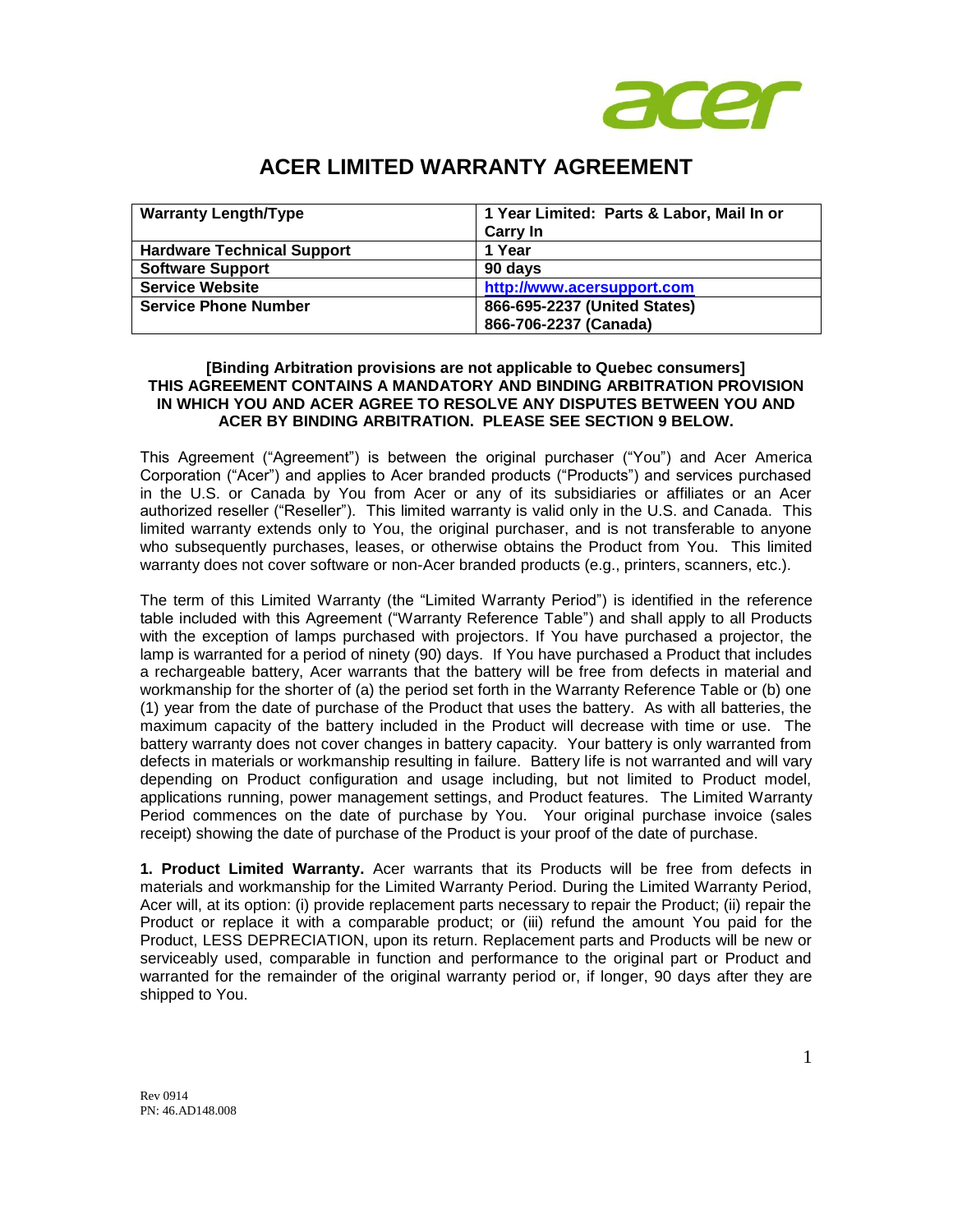

**2. Hardware Technical Support.** During the Limited Warranty Period, Acer will provide Product technical support. After the expiration of the Limited Warranty Period, hardware technical support is available for a fee. The fee will be charged to your credit card when You call technical support. Please note that when contacting Acer via telephone, long distance and other charges may apply, depending upon your calling area. The scope of technical support consists of helping You diagnose and resolve problems with defects in Products covered by this Agreement, and reinstalling the factory-installed operating system and software to restore it to the original factory configuration. Acer may provide technical support via on-line, telephone and other methods. Acer may change the means through which it provides technical support at any time without notice to You.

**3. Software Support for Operating System Software. Acer is not the manufacturer of the software or operating system and does not guarantee that software or operating systems will be free from errors, either in isolation or in combination with hardware**. For your Product, Acer will assist the original purchaser with (i) installation of any operating system software purchased from Acer; (ii) configuration of the operating system software; (iii) setup of the operating system software; and (iv) troubleshooting issues associated with the operating system software.

## **4. Limitations and Exclusions.**

## **THIS LIMITED WARRANTY DOES NOT COVER AND ACER IS NOT RESPONSIBLE FOR:**

- DELIVERY OR INSTALLATION, OR LABOR CHARGES FOR INSTALLATION OR SETUP OF THE PRODUCT, ADJUSTMENT OF CUSTOMER CONTROLS ON THE PRODUCT, AND INSTALLATION OR REPAIR OF ANTENNA SYSTEMS OUTSIDE OF THE PRODUCT;
- DAMAGES CAUSED BY MISUSE, ABUSE, ACCIDENTS, FIRE, THEFT, DISAPPEARANCE, MISPLACEMENT, FLUCTUATIONS AND POWER SURGES, CONNECTIONS TO IMPROPER VOLTAGE OR INCORRECT ELECTRICAL LINE VOLTAGE, VIRUSES, MALWARE, RECKLESS, WILLFUL, OR INTENTIONAL CONDUCT;
- DAMAGES CAUSED BY SERVICING NOT AUTHORIZED BY ACER;
- DAMAGES CAUSED BY USAGE THAT IS NOT IN ACCORDANCE WITH PRODUCT INSTRUCTIONS OR USER MANUALS, FAILURE TO FOLLOW THE PRODUCT INSTRUCTIONS OR USER MANUALS OR FAILURE TO PERFORM CLEANING OR PREVENTIVE MAINTENANCE;
- DAMAGE CAUSED BY A PRODUCT OR PART THAT HAS BEEN MODIFIED TO ALTER FUNCTIONALITY OR CAPABILITY WITHOUT THE WRITTEN PERMISSION OF ACER;
- DAMAGES CAUSED BY THE COMBINATION OF ACER BRANDED PRODUCTS WITH OTHER NON-ACER BRANDED PRODUCTS, ACCESSORIES, PARTS OR COMPONENTS (INCLUDING SIMS CARDS OR MEMORY CARDS) OR USE OF PRODUCTS, EQUIPMENT, SYSTEMS, UTILITIES, SERVICES, PARTS, SUPPLIES, ACCESSORIES, APPLICATIONS, INSTALLATIONS, REPAIRS, EXTERNAL WIRING OR CONNECTORS NOT SUPPLIED OR AUTHORIZED BY ACER WHICH DAMAGE THIS PRODUCT OR RESULT IN SERVICE PROBLEMS;
- **SIGNAL ISSUES, RECEPTION PROBLEMS AND DISTORTION RELATED TO NOISE,** ECHO, INTERFERENCE OR OTHER SIGNAL TRANSMISSION AND DELIVERY PROBLEMS;
- RESULTS OF NORMAL USAGE, SUCH AS GRADUAL IMAGE DEGRADATION, UNEVEN SCREEN AGING, BURNED-IN IMAGES AND PIXEL FAILURE WITHIN DESIGNED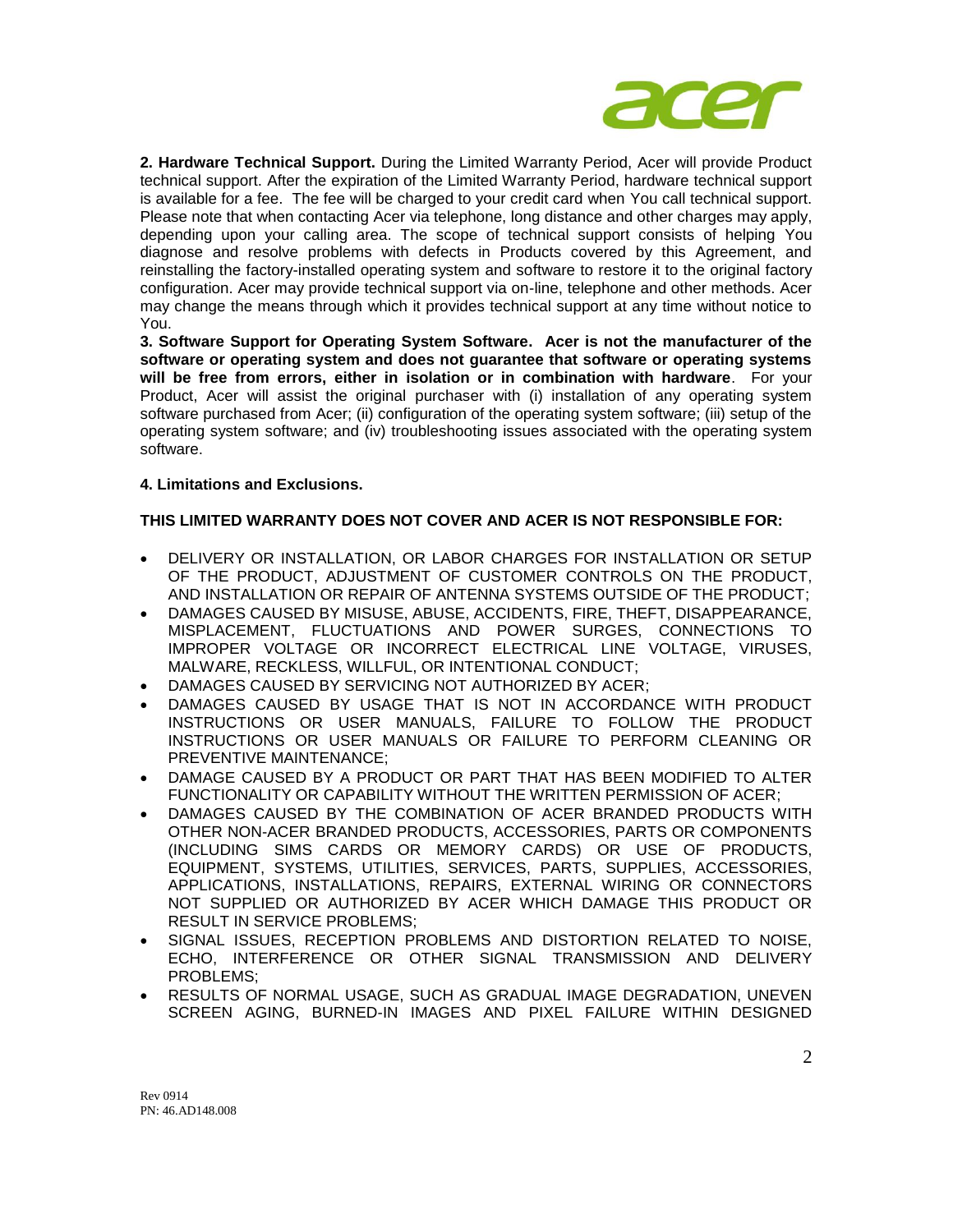

SPECIFICATIONS OR THAT DO NOT MATERIALLY ALTER THE PRODUCTS FUNCTIONALITY;

- UNINTERRUPTED OR ERROR-FREE OPERATION OF THE PRODUCT;
- SOFTWARE, INCLUDING THE OPERATING SYSTEM AND SOFTWARE ADDED TO YOUR PRODUCT THROUGH OUR FACTORY-INTEGRATION SYSTEM, THIRD-PARTY SOFTWARE, OR THE RELOADING OF SOFTWARE;
- ANY EQUIPMENT OR COMPONENTS THAT WERE NOT INCLUDED IN YOUR PRODUCT AS ORIGINALLY SOLD TO YOU;
- LOSS OF DATA;
- NORMAL WEAR AND TEAR;
- MINOR IMPERFECTIONS THAT MEET DESIGN SPECIFICATIONS;
- COSMETIC DAMAGE OR EXTERIOR FINISH THAT DOES NOT AFFECT FUNCTIONALITY INCLUDING BUT NOT LIMITED TO SCRATCHED OR CRACKED DISPLAYS;
- PRODUCTS WHERE THE ACER SERIAL NUMBER IS MISSING, ALTERED OR DEFACED;
- EXTERNAL SPEAKERS, KEYBOARDS AND MICE;
- WIRELESS DATA SERVICES PROVIDED BY THIRD PARTY PROVIDERS;
- DAMAGE CAUSED AS A RESULT OF IMPROPER TRANSPORTATION OR PACKING/PACKAGING WHEN RETURNING THE PRODUCT TO ACER OR AN ACER AUTHORIZED SERVICE PROVIDER;
- A PRODUCT THAT REQUIRES MODIFICATION OR ADAPTATION TO ENABLE IT TO OPERATE IN ANY COUNTRY OTHER THAN THE COUNTRY FOR WHICH IT WAS DESIGNED, MANUFACTURED, APPROVED AND/OR AUTHORIZED, OR REPAIR OF PRODUCTS DAMAGED BY THESE MODIFICATIONS.

ANY WARRANTY APPLICABLE TO SOFTWARE, INCLUDING OPERATING SYSTEMS, OR NON-ACER BRANDED PRODUCTS IS PROVIDED BY THE ORIGINAL MANUFACTURER.

**5. Registration.** Registration of your Product helps Acer better serve You. Acer encourages You to register your Product within thirty (30) days of the original purchase in order to receive prompt service and support coverage should You need it. To register go to [http://www.acersupport.com](http://www.acersupport.com/) and choose "Register Your System." In accordance with applicable law, Acer may require that You furnish proof of purchase details and/or comply with registration requirements before receiving warranty service.

**6. Instructions for Obtaining Warranty Service.** For specific instructions on how to obtain warranty service for your Product, please refer to the Warranty Reference Table contained in this booklet and go to [http://www.acersupport.com](http://www.acersupport.com/)

To obtain warranty service:

- You must assist Acer in diagnosing issues with your Product and follow Acer's warranty processes.
- You must obtain warranty service from Acer or an Acer Authorized Service Center. Acer will not reimburse You for service performed by others.
- If Acer decides that You need a replacement part(s) or replacement Product, Acer may require a credit card authorization or other security to receive replacement part(s) or Product and may require You to pay the cost of shipping the replacement part(s) or Product to You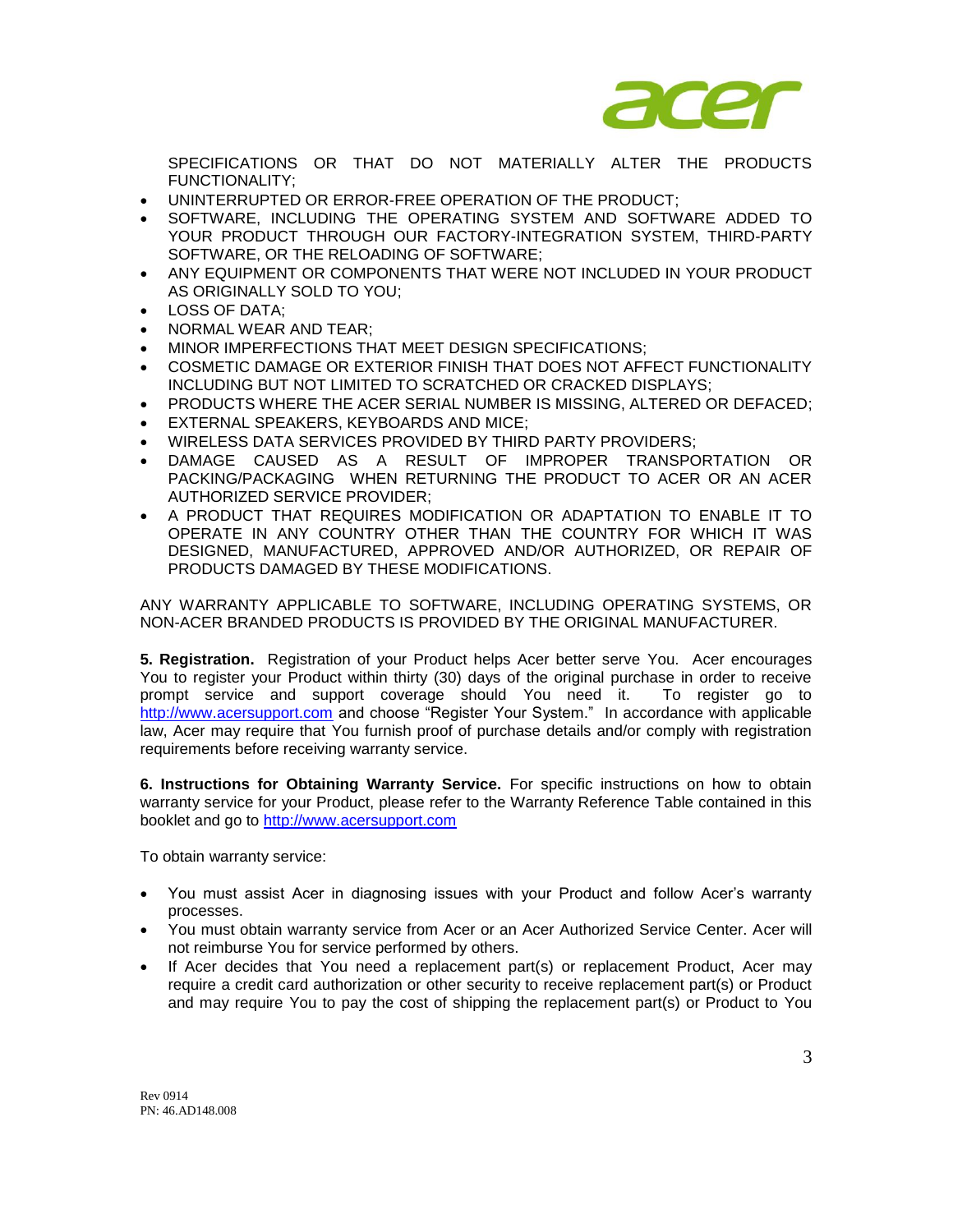

and the cost of returning the defective part or Product to Acer. Acer will then authorize shipment of the required part(s) or Product to You.

- You may be required to deliver and retrieve your Product to and from Acer or an Acer Authorized Service Center at your expense. When sending a Product to Acer or the Acer Authorized Service Center, You must deliver the Product, freight prepaid, in either its original packaging or packaging affording an equal degree of protection. You are responsible for properly packaging your Product, paying all shipping costs, insurance costs, loss or damage to the Product during shipping, and any other taxes, fees, duties or charges associated with transporting the Product to Acer or an Acer Authorized Service Center. **YOU ARE RESPONSIBLE FOR ANY DAMAGE TO YOUR ACER PRODUCT DURING SHIPMENT TO ACER OR AN ACER AUTHORIZED SERVICE CENTER.**
- Before providing your Product to Acer or an Acer Authorized Service Center for service, remove any confidential, proprietary or personal information, and removable media, such as disks, CDs, or PC Cards.
- If Acer asks You to return defective parts or Products, You must do so within 15 days after You receive the replacement parts or Products. If You fail to return the replacement part(s) or Product as instructed, Acer will charge the credit card for the authorized amount. All exchanged parts and Products replaced under this Agreement will become the property of Acer.

IT IS YOUR RESPONSIBILITY TO BACK UP THE CONTENTS OF YOUR HARD DRIVE BEFORE SERVICES ARE PERFORMED AND REMOVE ANY DATA FROM PARTS OR PRODUCTS RETURNED TO ACER OR AN ACER AUTHORIZED SERVICE CENTER, INCLUDING ANY DATA YOU HAVE STORED OR SOFTWARE YOU HAVE INSTALLED ON THE HARD DRIVE. It is possible that the contents of your hard drive will be lost or reformatted in the course of service and Acer will not be responsible for any damage to or loss of any programs, data, or other information stored on any media or any part of any Product serviced. IF DURING THE REPAIR OF THE PRODUCT THE CONTENTS OF THE HARD DRIVE ARE ALTERED, DELETED, OR IN ANY WAY MODIFIED, ACER IS NOT RESPONSIBLE FOR ANY LOSS OF YOUR DATA WHATSOEVER. YOUR PRODUCT WILL BE RETURNED TO YOU CONFIGURED TO THE ORIGINAL FACTORY CONFIGURATION (SUBJECT TO AVAILABILITY OF SOFTWARE).

## **7. Implied Warranties. EXCEPT TO THE EXTENT PROHIBITED BY APPLICABLE LAW, ANY IMPLIED WARRANTY OF MERCHANTABILITY, FITNESS FOR A PARTICULAR PURPOSE AND NON-INFRINGEMENT IS LIMITED IN DURATION TO THE DURATION OF THIS WARRANTY.**

Commercial Purchasers: Acer extends the above limited warranty to purchasers of Products for industrial, commercial and business use upon the same terms and conditions and exclusions applicable to consumer purchasers. **HOWEVER, WITH RESPECT TO COMMERCIAL PURCHASERS, ALL IMPLIED WARRANTIES, INCLUDING THE IMPLIED WARRANTIES OF MERCHANTABILITY, FITNESS FOR A PARTICULAR PURPOSE AND NON-INFRINGEMENT, ARE EXCLUDED AND DISCLAIMED.** 

**8. Limitation of Liability. ACER SHALL NOT BE LIABLE FOR ANY INCIDENTAL OR CONSEQUENTIAL DAMAGES FOR BREACH OF ANY EXPRESS OR IMPLIED WARRANTY.**  ACER'S MAXIMUM LIABILITY IS LIMITED TO THE PURCHASE PRICE YOU PAID FOR PRODUCTS OR SERVICES PLUS INTEREST ALLOWED BY LAW. ACER IS NOT LIABLE TO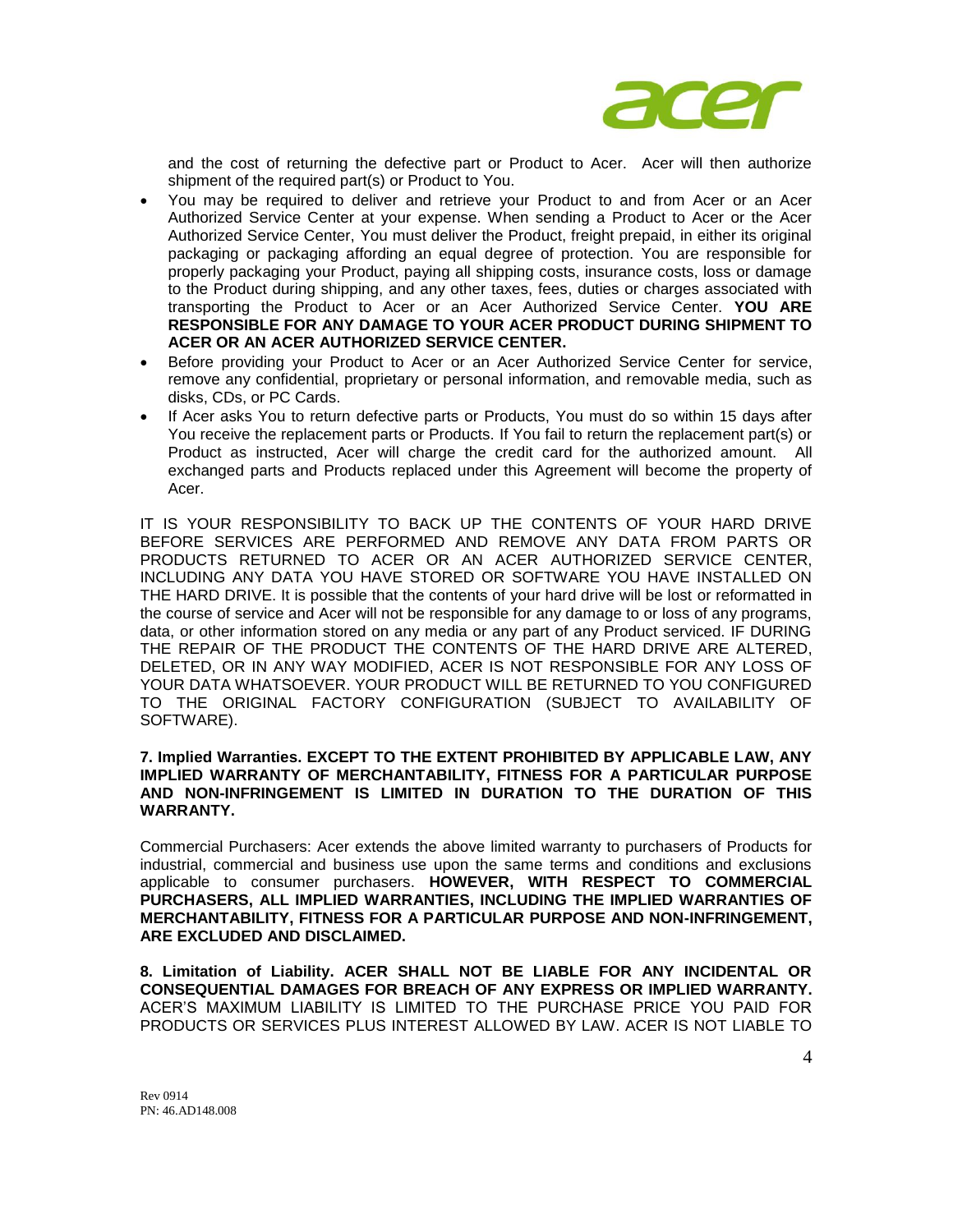

YOU FOR EVENTS BEYOND ACER'S CONTROL , SUCH AS ACTS OF GOD, VIRUSES, PROPERTY DAMAGE, LOSS OF USE, INTERRUPTION OF BUSINESS, LOST PROFITS, LOST DATA OR OTHER CONSEQUENTIAL, PUNITIVE OR SPECIAL DAMAGES, HOWSOEVER CAUSED, WHETHER FOR BREACH OF WARRANTY, CONTRACT, TORT (INCLUDING NEGLIGENCE), STRICT LIABILITY OR OTHERWISE.

Some states or jurisdictions do not allow the exclusion or limitation of incidental or consequential damages, or allow limitations on how long an implied warranty lasts, so the above limitations may not apply to You. This Agreement gives You specific legal rights and You may have other rights which vary from state to state, jurisdiction to jurisdiction or province to province.

**9. Binding Arbitration. [BINDING ARBITRATION PROVISIONS ARE NOT APPLICABLE TO QUEBEC CONSUMERS] THIS AGREEMENT PROVIDES THAT ALL DISPUTES BETWEEN YOU AND ACER WILL BE RESOLVED BY MANDATORY AND BINDING ARBITRATION TO THE FULLEST EXTENT PROVIDED BY LAW. YOU AND ACER THEREFORE GIVE UP YOUR RIGHT TO GO TO COURT TO ASSERT OR DEFEND YOUR RIGHTS UNDER THIS AGREEMENT (EXCEPT FOR MATTERS THAT MAY BE TAKEN TO SMALL CLAIMS COURT AS FURTHER SET FORTH BELOW IN THIS SECTION 9).** 

To the fullest extent provided by law, and except as otherwise provided below, You and Acer agree that any Dispute (as further defined below in this Section 9) between You and Acer will be resolved exclusively and finally by binding arbitration administered by the American Arbitration Association (AAA) and conducted in accordance with the AAA's Supplementary Procedures for Consumer-Related Disputes of the Commercial Arbitration Rules and the Consumer Due Process Protocol. **YOUR RIGHTS WILL THEREFORE BE DETERMINED BY A NEUTRAL ARBITRATOR AND NOT A JUDGE OR JURY.** You and Acer will agree on another arbitration forum, as well as procedures under which the arbitration will be conducted, if AAA ceases operations.

The arbitration will be conducted before a single arbitrator, and will be limited solely to the Dispute between You and Acer. Arbitration is a process whereby a dispute is submitted to an arbitrator, for a final and binding determination, known as the award. The arbitrator is an individual, similar to a judge, who reviews and weighs evidence provided by both parties, and renders an award enforceable in court. Arbitrator decisions are as enforceable as any court order and are subject to VERY LIMITED REVIEW BY A COURT. **YOU ACKNOWLEDGE THAT, BY WAY OF THIS AGREEMENT, YOU AND ACER WAIVE ALL RIGHTS TO A JURY TRIAL.** 

The arbitration, or any portion of it, will not be consolidated with any other arbitration and will not be conducted on a class-wide or class-action basis. The arbitration shall be held at any reasonable location near your residence by submission of documents, by telephone, online or in person, whichever method of presentation You choose.

Under the AAA Supplementary Procedures for Consumer-Related Dispute and Consumer Due Process Protocol, You retain the right to seek relief in a small claims court for Disputes within the scope of the small claims court's jurisdiction. The small claims action, or any portion of it, will not be consolidated with any other action and will not be conducted on a class-wide or class-action basis.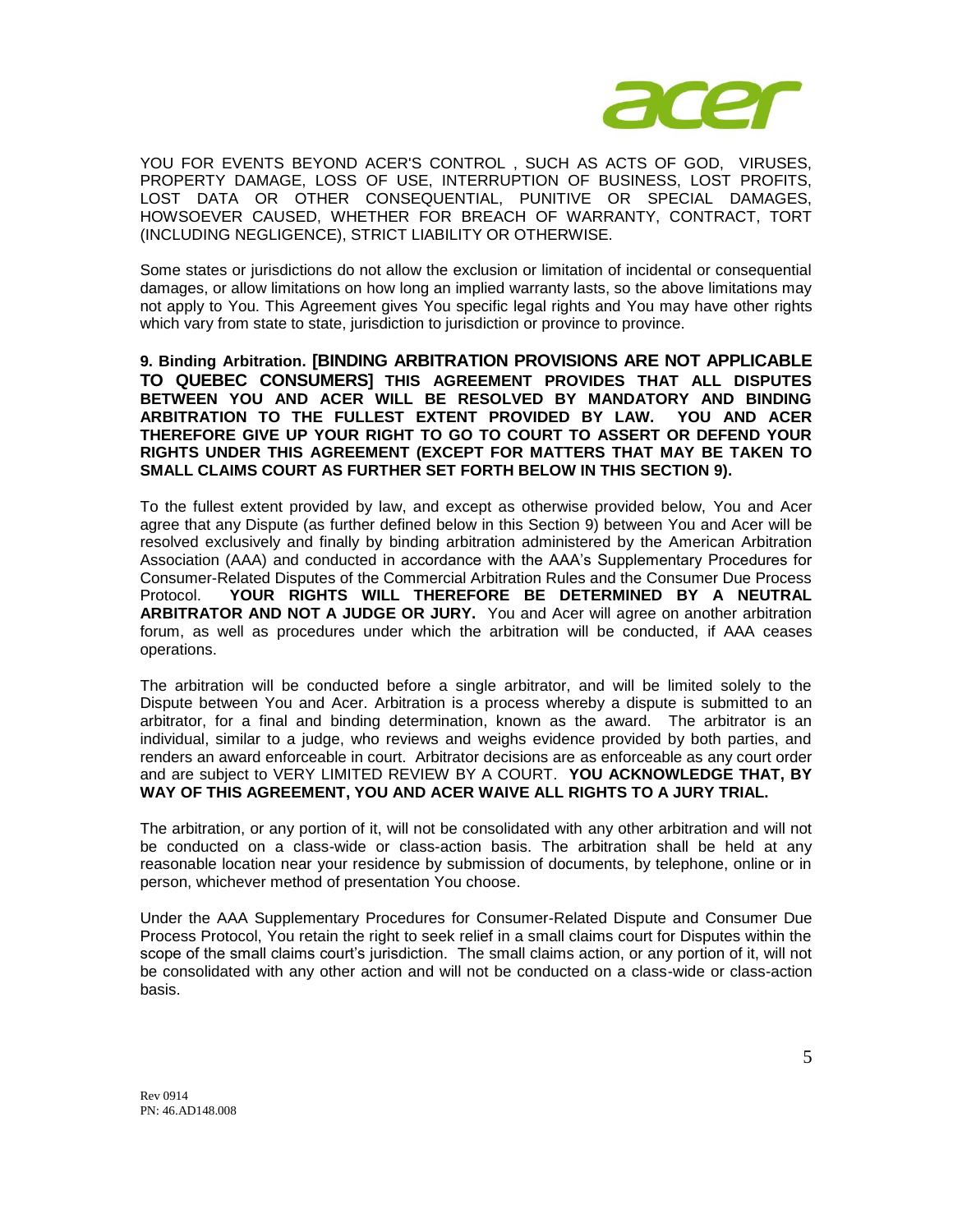

If You prevail in the arbitration of any Dispute with Acer, Acer will reimburse You for any fees You paid to AAA in connection with the arbitration. **ANY DECISION RENDERED IN SUCH ARBITRATION PROCEEDINGS WILL BE FINAL AND BINDING ON THE PARTIES, AND JUDGMENT MAY BE ENTERED THEREON IN ANY COURT OF COMPETENT JURISDICTION.**

**YOU UNDERSTAND THAT, IN THE ABSENCE OF THIS PROVISION, YOU WOULD HAVE HAD A RIGHT TO LITIGATE DISPUTES THROUGH A COURT, INCLUDING THE RIGHT, IF ANY, AND SUBJECT TO THE RULES OF YOUR JURISDICTION, TO LITIGATE CLAIMS ON A CLASS-WIDE OR CLASS-ACTION BASIS, AND THAT YOU HAVE EXPRESSLY AND KNOWINGLY WAIVED THOSE RIGHTS AND AGREED TO RESOLVE ANY DISPUTES IN ACCORDANCE WITH THE PROVISIONS OF THIS SECTION.** If this specific provision is found to be unenforceable, then the entirety of this arbitration provision shall be null and void.

This provision shall be governed by the Federal Arbitration Act, 9 U.S.C. Section 1, *et seq*. For the purposes of this Agreement, the term "Dispute" means any dispute, controversy, or claim arising out of or relating to (i) this Agreement, its interpretation, or the breach, termination, applicability or validity thereof; (ii) the related order for, purchase, delivery, receipt or use of any product or service from Acer; or (iii) any other dispute arising out of or relating to the relationship between You and Acer, its parents, subsidiaries, affiliates, directors, officers, employees, beneficiaries, agents, assigns, component suppliers (both hardware and software), and/ or any third party who provides products or services purchased from or distributed by Acer. The term "You" means the original purchaser and those in privity with the original purchaser, such as family members or beneficiaries.

Further information may be obtained from the AAA on line at www.adr.org, by calling 800-778- 7879, or writing to American Arbitration Association, 1633 Broadway, 10<sup>th</sup> Floor, New York, NY, 10019.

**10. Out of Warranty Repairs.** Any services provided to You by Acer that are not within the scope of the Product Limited Warranty or that are not covered by an extended service plan are governed by this Agreement and are otherwise subject to the terms of the Acer out-of-warranty service procedures and any applicable service order. For a period of ninety (90) days after services are performed, Acer warrants that services provided by it were performed in a professional and workmanlike manner. If your problem recurs within the 90-day service warranty period, Acer will, at its option, (i) re-perform the services, (ii) replace the Product pursuant to the terms of this Agreement, (iii) permit You to return the Product and issue a refund pursuant to the terms of this Agreement, (iv) refund the amount You paid for the services. If You purchased an extended service plan from Acer or from a third party, please refer to the extended service plan for its coverage, duration and terms of service.

**11. General.** Acer and its subsidiaries and affiliates are intended beneficiaries of this Agreement. Any inconsistency between this Agreement and any other agreement included with or relating to products or services purchased from Acer, other than an extended service plan, shall be governed by this Agreement. This Agreement may not be modified, altered or amended without the written agreement of Acer which specifically states that the writing is intended to modify, alter or amend this Agreement. Any additional or altered terms shall be null and void, unless expressly agreed to in writing by Acer. If any term of this Agreement is illegal or unenforceable, the legality and enforceability of the remaining provisions shall not be affected or impaired. **[The exclusivity**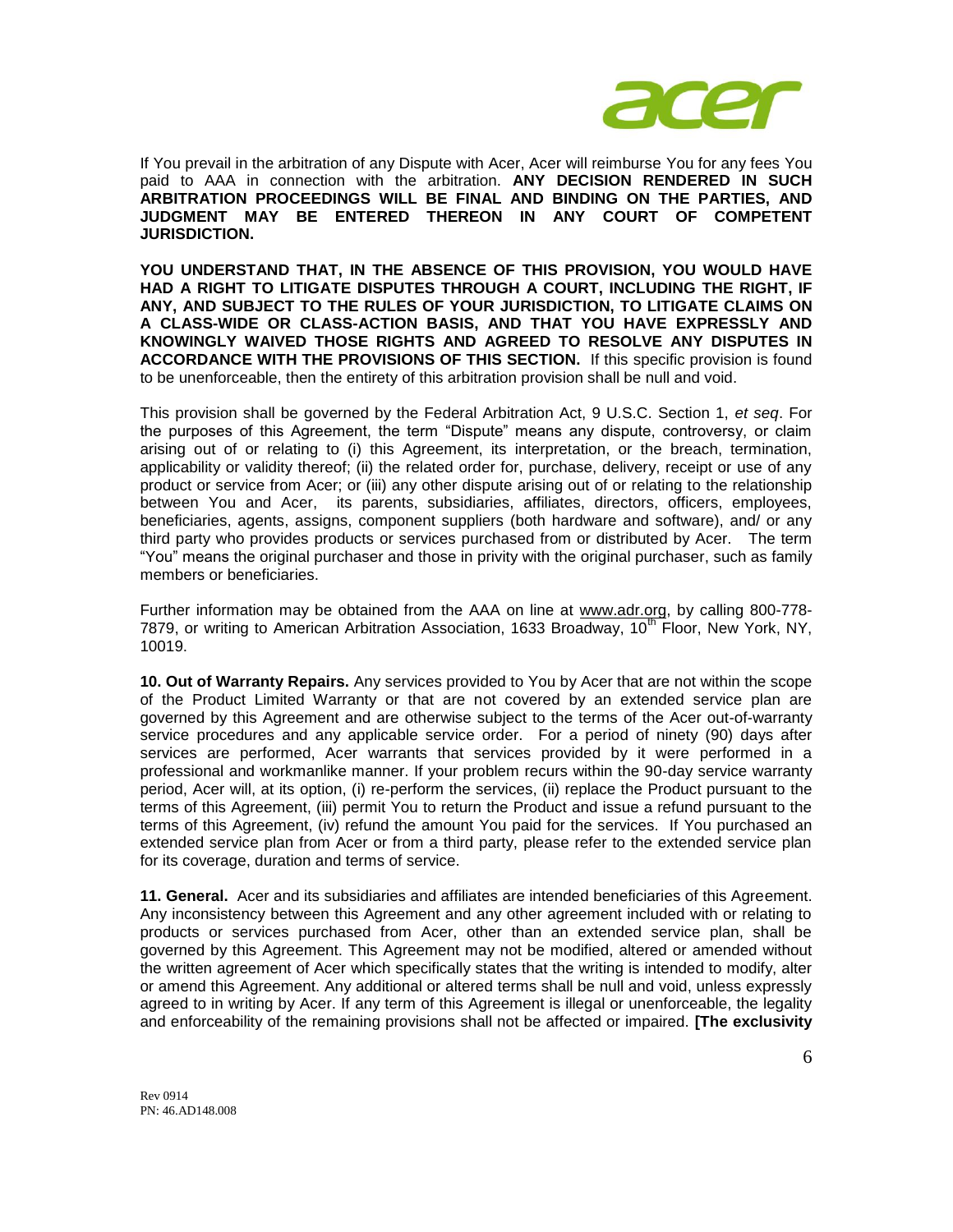

## **of the following provision is not applicable to Quebec consumers] THIS AGREEMENT AND ANY SALES THEREUNDER SHALL BE GOVERNED BY THE LAWS OF THE STATE OF TEXAS, WITHOUT REGARD TO CONFLICTS OF LAWS RULES.**

**12. Privacy Notice.** You can review Acer's Privacy Policy on our web site, located at http://www.acerpanam.com. Acer will maintain and use your customer information in accordance with its Privacy Policy.

**13. For Residents of Canada:** This Agreement is subject to the applicable provisions of Canadian consumer protection laws that cannot be derogated from by private agreement or which may prohibit the application of any provision or stipulation herein. To the extent that any stipulation or provision is so prohibited it: i) shall be construed as if it had been omitted from this Agreement; (ii) will not affect the legality, validity or enforceability of that provision in any other jurisdiction; and (iii) the remaining terms and provisions of this Agreement shall remain in full force and effect. Without limiting the generality of the foregoing and notwithstanding anything to the contrary contained herein, for residents of Quebec, British Columbia and Ontario the waiver set out in Section 9 of this warranty does not apply and You retain the right to litigate disputes before a court, including the right, subject to the rules of your jurisdiction, to litigate claims on a class-action basis.

**14. International Support:** You must comply with all applicable export laws and regulations if You export the product from the United States or Canada. Acer does not accept for return any products purchased from a reseller. Customers outside the United States are responsible for paying all freight and brokerage charges incurred in shipping, importing/exporting and receiving replacement products and parts and for arranging and paying for the shipment of any defective part(s) back to Acer. All international customers are responsible for all customs duties, VAT, GST and other associated taxes and charges.

Please send correspondence about this Agreement to:

### **Acer Customer Service P.O. Box 6137 Temple, TX 76503**

Current information on technical support and warranty policies, phone numbers and other service information is available on our web sites listed on the Warranty Reference Table.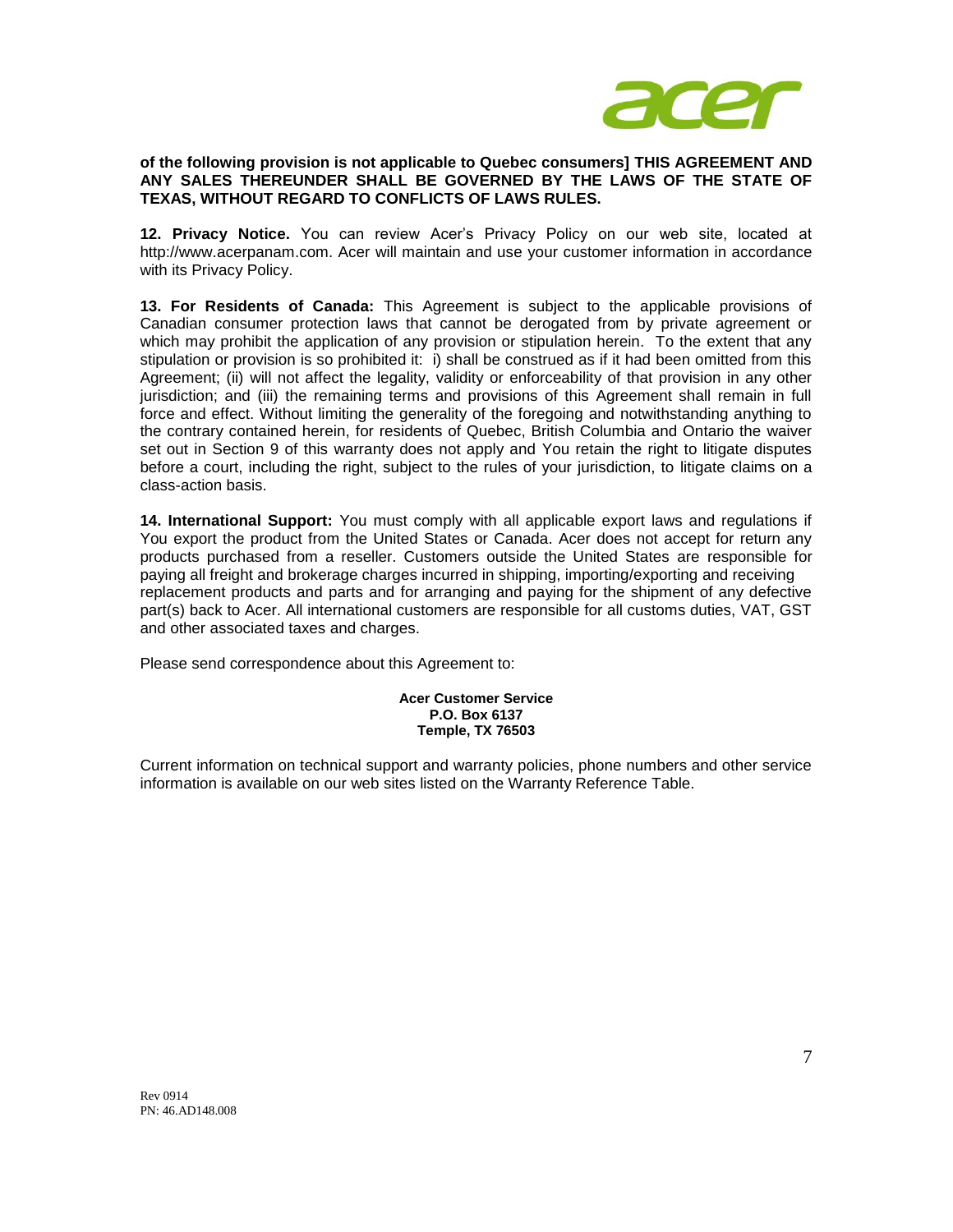

# **ACCORD DE GARANTIE LIMITÉE ACER**

| Durée/type de garantie          | Limitée 1 an : pièces et main-d'œuvre, |
|---------------------------------|----------------------------------------|
|                                 | service par la poste ou en atelier     |
| Soutien matériel informatique   | 1 an                                   |
| <b>Soutien logiciel</b>         | 90 jours                               |
| Site Web du service             | http://www.acersupport.com             |
| Numéros de téléphone du service | 866-695-2237 (États-Unis)              |
|                                 | 866-706-2237 (Canada)                  |

**[Les dispositions d'arbitrage exécutoire ne s'appliquent pas aux consommateurs du Québec]**

## **CET ACCORD CONTIENT UNE DISPOSITION D'ARBITRAGE OBLIGATOIRE ET EXÉCUTOIRE PAR LAQUELLE ACER ET VOUS-MÊME ACCEPTEZ DE RÉSOUDRE TOUT LITIGE SURVENANT ENTRE VOUS ET ACER PAR ARBITRAGE EXÉCUTOIRE. VEUILLEZ CONSULTER LA SECTION 9 CI-DESSOUS.**

Le présent accord (« Accord ») est conclu entre l'acheteur original (« vous ») et Acer America Corporation (« Acer ») et s'applique aux produits de la marque Acer (« Produits ») et aux services achetés aux États-Unis ou au Canada par vous auprès d'Acer ou d'une de ses filiales ou sociétés affiliées ou d'un revendeur agréé Acer (« Revendeur »). Cette garantie limitée est valable uniquement aux États-Unis et au Canada. Cette garantie limitée s'adresse à vous, l'acheteur original et n'est pas transférable à une personne qui ultérieurement achète, loue ou obtient d'une quelconque façon le produit auprès de vous. Cette garantie limitée ne couvre pas les logiciels ou des produits autres que ceux de marque Acer (par exemple, imprimantes, scanneurs, etc.).

La durée de cette garantie limitée (la « Période de garantie limitée ») est identifiée dans le tableau de référence fourni avec cet Accord (« Tableau de référence de garantie ») et s'applique à tous les produits à l'exception des lampes achetées avec des projecteurs. Si vous avez acheté un projecteur, la lampe est garantie pendant une période de quatre-vingt-dix (90) jours. Si vous avez acheté un produit qui comprend une batterie rechargeable, Acer garantit que la batterie sera exempte de défauts de matériaux et de fabrication pendant la plus courte de (a) la période indiquée dans le tableau de référence de garantie ou (b) un (1) an à partir de la date d'achat du produit qui fonctionne au moyen de la batterie. Comme avec toutes les batteries, la capacité maximale de la batterie incluse dans le produit va diminuer avec le temps ou l'utilisation. La garantie de la batterie ne couvre pas les changements de capacité de la batterie. Votre batterie est uniquement garantie contre des défauts de matériaux ou de fabrication entraînant une défaillance. L'autonomie de la batterie n'est pas garantie et peut varier selon la configuration et l'utilisation des produits, y compris, mais sans s'y limiter, au modèle du produit, aux applications utilisées, aux paramètres de gestion de puissance et aux fonctionnalités du produit. La période de garantie limitée commence à la date d'achat à laquelle vous avez acheté le produit. Votre facture d'achat originale (facture) indiquant la date d'achat du produit constitue votre preuve de la date d'achat.

Rev 0914 PN: 46.AD148.008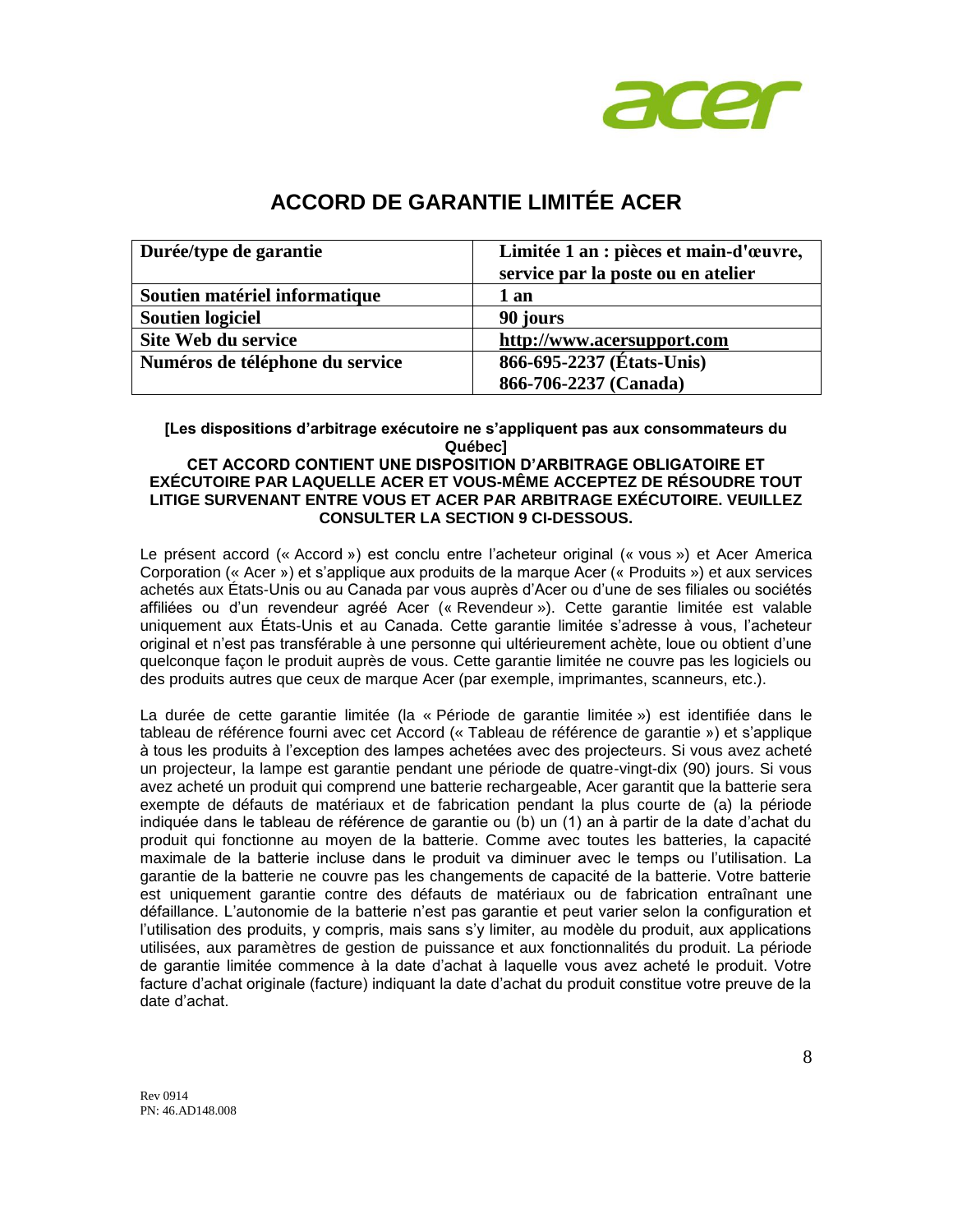

**1. Garantie limitée du produit.** Acer garantit que ses produits seront exempts de défauts de matériaux et de fabrication pendant la période de garantie limitée. Pendant la période de garantie limitée, Acer va, à son choix : (i) fournir les pièces de rechange nécessaires pour réparer le produit, (ii) réparer le produit ou le remplacer par un produit comparable, ou (iii) rembourser le montant que vous avez payé pour le produit, MOINS SA DÉPRÉCIATION, lorsqu'il est retourné. Les pièces de rechange et les produits seront neufs ou en bon état de fonctionnement, comparables en utilisation et en performance à la pièce d'origine ou au produit et ils seront garantis pour le reste de la période de garantie initiale ou, si supérieure, 90 jours après qu'ils vous soient expédiés.

**2. Soutien technique du matériel.** Pendant la période de garantie limitée, Acer fournira le soutien technique du produit. Après l'expiration de la période de garantie limitée, le soutien technique du matériel est disponible moyennant un supplément. Les frais seront débités de votre carte de crédit lorsque vous appelez le soutien technique. Veuillez noter que lorsque vous téléphonez à Acer, des frais de longue distance et autres peuvent s'appliquer, selon votre zone d'appel. La portée du soutien technique consiste à vous aider à diagnostiquer et résoudre les problèmes liés à des défauts dans les produits couverts par cet Accord, et la réinstallation du système d'exploitation et du logiciel installés en usine de façon à les restaurer à la configuration d'usine. Acer peut fournir un soutien technique via Internet, téléphone et d'autres méthodes. Acer pourrait changer le moyen par lequel il vous fournit un soutien technique à tout moment sans préavis.

**3. Soutien logiciel pour les logiciels du système d'exploitation. Acer n'est pas le fabricant du logiciel ou du système d'exploitation et ne garantit pas que le logiciel ou les systèmes d'exploitation soient exempts d'erreurs, que ce soit isolément ou en combinaison avec le matériel**. Pour votre produit, Acer aidera l'acheteur original avec (i) l'installation de tout logiciel du système d'exploitation acheté auprès d'Acer, (ii) la configuration du logiciel du système d'exploitation, (iii) l'installation du logiciel du système d'exploitation, et (iv) les problèmes de dépannage associés au logiciel du système d'exploitation.

## **4. Restrictions et exclusions.**

## **CETTE GARANTIE LIMITÉE NE COUVRE PAS, ET ACER N'EST PAS RESPONSABLE POUR :**

- LA LIVRAISON OU L'INSTALLATION, OU LES FRAIS DE MAIN-D'ŒUVRE POUR L'INSTALLATION OU LA CONFIGURATION DU PRODUIT, LE RÉGLAGE DES COMMANDES DU CLIENT SUR LE PRODUIT NI L'INSTALLATION OU LA RÉPARATION DES SYSTÈMES D'ANTENNE EXTERNES AU PRODUIT;
- LES DOMMAGES CAUSÉS PAR UNE MAUVAISE UTILISATION, UNE UTILISATION ABUSIVE, DES ACCIDENTS, INCENDIES, VOLS, DISPARITIONS, MAUVAISE POSITION, FLUCTUATIONS ET SURTENSIONS, RACCORDEMENT À UNE TENSION INAPPROPRIÉE OU UNE TENSION DE LIGNE ÉLECTRIQUE INCORRECTE, VIRUS, LOGICIEL MALVEILLANT, CONDUITE IMPRUDENTE, VOLONTAIRE OU INTENTIONNELLE;
- DOMMAGES CAUSÉS PAR DES SERVICES D'ENTRETIEN NON AUTORISÉS PAR ACER;
- DOMMAGES CAUSÉS PAR UNE UTILISATION QUI N'EST PAS CONFORME AUX INSTRUCTIONS DU PRODUIT OU AUX MANUELS DE L'UTILISATEUR, DÉFAUT DE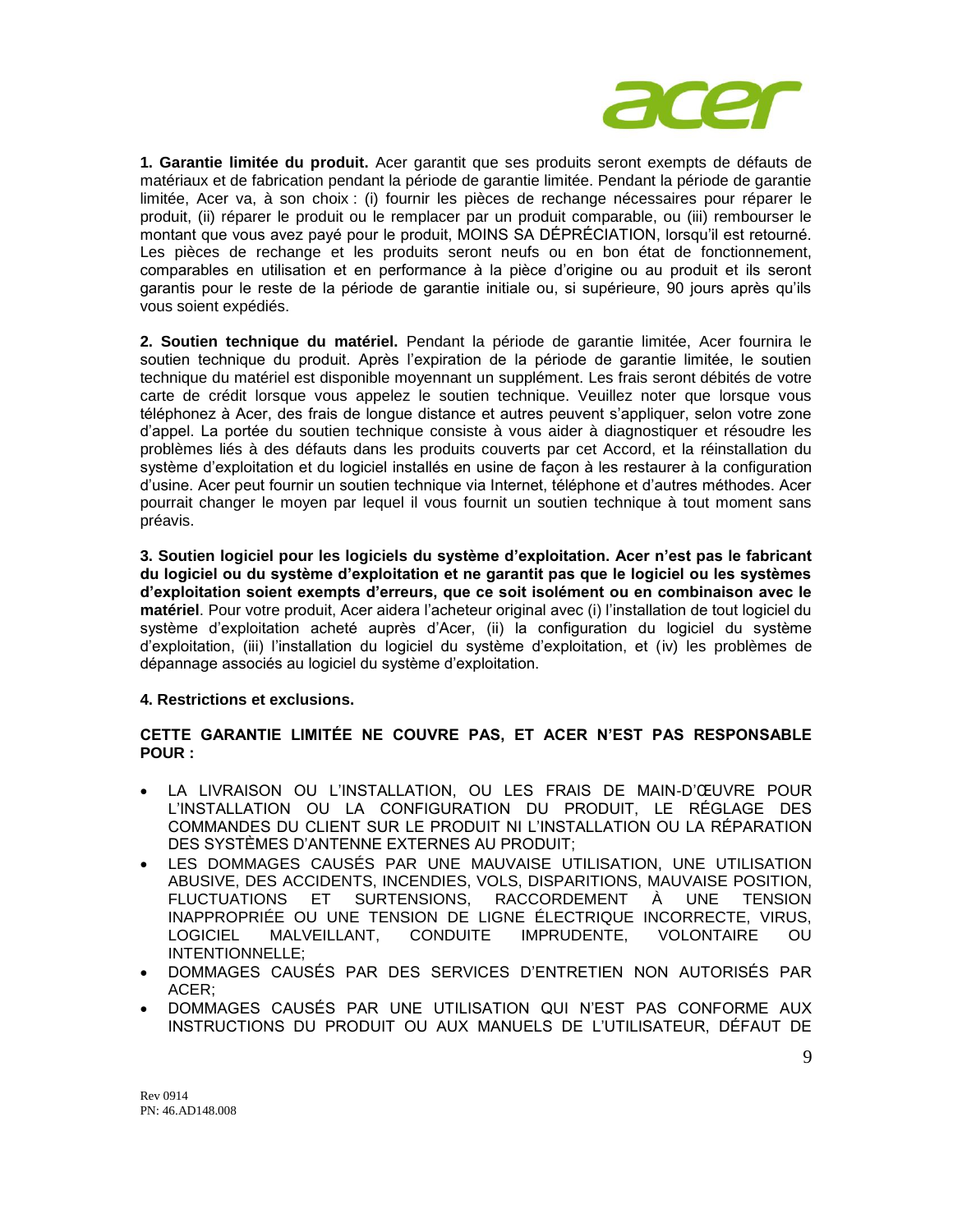

SUIVRE LES INSTRUCTIONS DU PRODUIT OU LES MANUELS DE L'UTILISATEUR OU POUR NE PAS PROCÉDER AU NETTOYAGE OU À L'ENTRETIEN PRÉVENTIF;

- DOMMAGE CAUSÉ PAR UN PRODUIT OU UNE PIÈCE QUI A ÉTÉ MODIFIÉ(E) POUR ALTÉRER LA FONCTIONNALITÉ OU LA CAPACITÉ SANS L'AUTORISATION ÉCRITE D'ACER;
- DOMMAGES CAUSÉS PAR LA COMBINAISON DE PRODUITS DE MARQUE ACER AVEC DES PRODUITS D'AUTRES MARQUES, DES ACCESSOIRES, DES PIÈCES OU COMPOSANTS (Y COMPRIS LES CARTES SIMS OU CARTES MÉMOIRE) OU L'UTILISATION DE PRODUITS, ÉQUIPEMENTS, SYSTÈMES, SERVICES PUBLICS, AUTRES SERVICES, PIÈCES, FOURNITURES, ACCESSOIRES, APPLICATIONS, INSTALLATIONS, RÉPARATIONS, CÂBLAGE EXTERNE OU CONNECTEURS NON FOURNIS, NI AUTORISÉS PAR ACER QUI ENDOMMAGENT CE PRODUIT OU PROVOQUENT DES PROBLÈMES DE SERVICE;
- PROBLÈMES DE SIGNAL, PROBLÈMES DE RÉCEPTION ET DE DISTORSION LIÉS À LA TRANSMISSION DU BRUIT, DE L'ÉCHO, D'INTERFÉRENCE OU DE TOUTE AUTRE TRANSMISSION DE SIGNAL ET DE PROBLÈMES DE PRESTATION;
- RÉSULTATS D'UNE UTILISATION NORMALE, COMME LA DÉGRADATION PROGRESSIVE DE L'IMAGE, LE VIEILLISSEMENT INÉGAL DE L'ÉCRAN, DES IMAGES RÉMANENTES ET UNE INSUFFISANCE DE PIXELS DANS LES SPÉCIFICATIONS DÉSIGNÉES OU QUI NE MODIFIENT PAS MATÉRIELLEMENT LA FONCTIONNALITÉ DES PRODUITS;
- UTILISATION DU PRODUIT SANS INTERRUPTION OU SANS ERREUR;
- LOGICIEL, NOTAMMENT LE SYSTÈME D'EXPLOITATION ET LE LOGICIEL AJOUTÉS À VOTRE PRODUIT PAR LE BIAIS DE NOTRE SYSTÈME D'INTÉGRATION EN USINE, LOGICIEL TIERS OU LE RECHARGEMENT DU LOGICIEL;
- TOUT ÉQUIPEMENT OU COMPOSANTE QUI N'ÉTAIT PAS INCLUS DANS VOTRE PRODUIT DANS L'ÉTAT DANS LEQUEL IL VOUS A ÉTÉ VENDU;
- PERTES DE DONNÉES;
- USURE NORMALE;
- IMPERFECTIONS MINEURES QUI RÉPONDENT AUX SPÉCIFICATIONS DE CONCEPTION;
- DOMMAGE D'ORDRE ESTHÉTIQUE OU FINITION EXTÉRIEURE QUI N'AFFECTE PAS LA FONCTIONNALITÉ, CE QUI COMPREND NON EXCLUSIVEMENT LES ÉCRANS RAYÉS OU FÊLÉS;
- LES PRODUITS POUR LESQUELS LE NUMÉRO DE SÉRIE D'ACER EST MANQUANT, ALTÉRÉ OU DÉTRUIT;
- HAUT-PARLEURS EXTERNES, CLAVIERS ET SOURIS;
- SERVICES DE DONNÉES SANS FIL FOURNIS PAR DES FOURNISSEURS TIERS;
- DOMMAGES CAUSÉS PAR SUITE D'UN TRANSPORT OU D'UN EMBALLAGE INADAPTÉ LORS DU RETOUR DU PRODUIT CHEZ ACER OU CHEZ UN PRESTATAIRE DE SERVICE AUTORISÉ ACER;
- UN PRODUIT QUI NÉCESSITE UNE MODIFICATION OU UNE ADAPTATION POUR POUVOIR FONCTIONNER DANS UN PAYS AUTRE QUE CELUI POUR LEQUEL IL A ÉTÉ CONÇU, FABRIQUÉ, APPROUVÉ ET/OU AUTORISÉ OU UNE RÉPARATION DES PRODUITS ENDOMMAGÉS PAR CES MODIFICATIONS.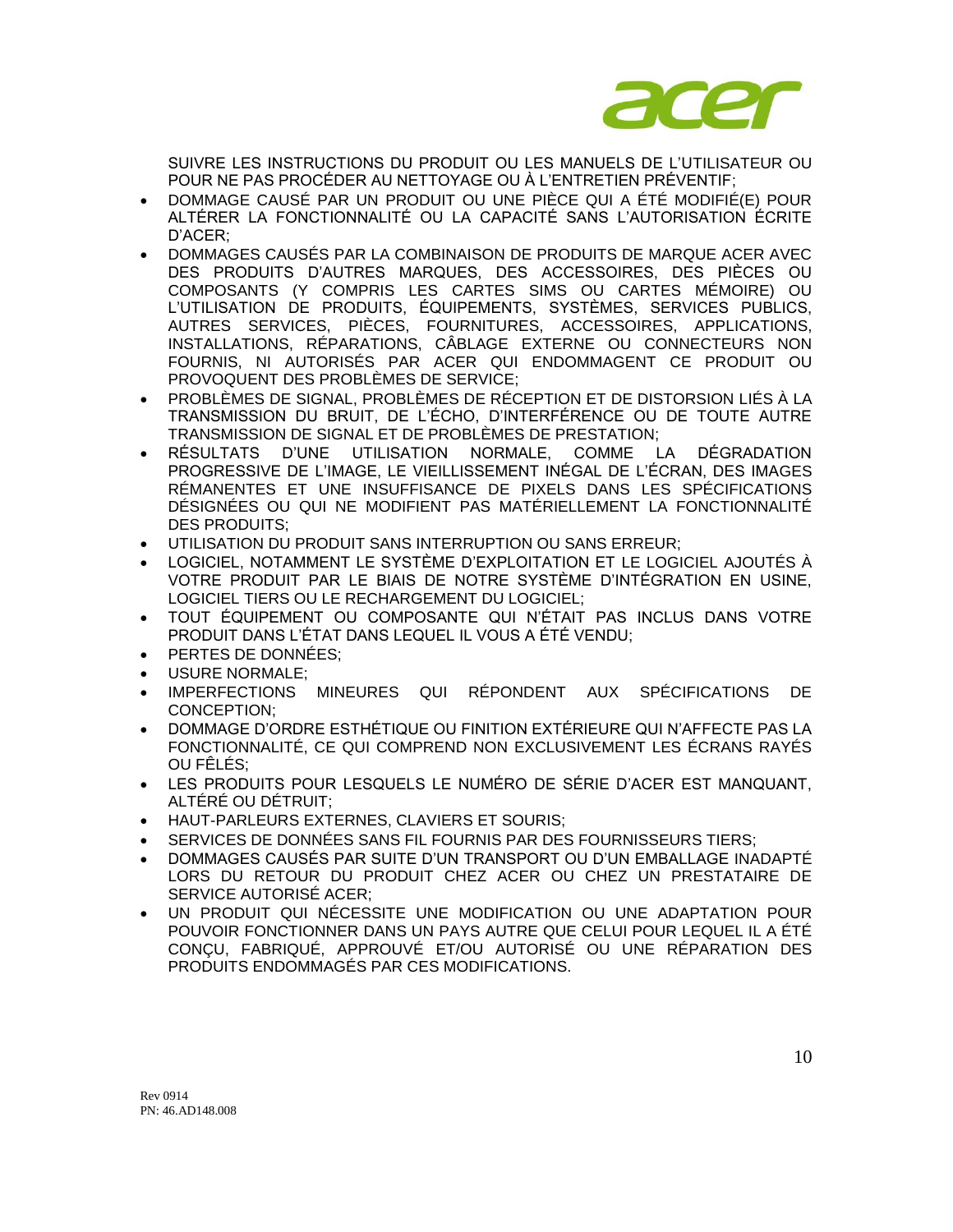

TOUTE GARANTIE APPLICABLE AU LOGICIEL, Y COMPRIS AUX SYSTÈMES D'EXPLOITATION OU AUX PRODUITS D'UNE MARQUE AUTRE QU'ACER EST FOURNIE PAR LE FABRICANT D'ORIGINE.

**5. Enregistrement.** L'enregistrement de votre produit permet à Acer de mieux vous servir. Acer vous encourage à enregistrer votre produit dans les trente (30) jours suivant l'achat initial afin de recevoir un service rapide et une couverture d'assistance en cas de besoin. Pour l'enregistrement, allez sur [http://www.acersupport.com](http://www.acersupport.com/) et choisissez « Enregistrer votre système ». Conformément à la loi applicable, Acer pourrait vous demander de fournir une preuve d'achat ou d'observer les exigences d'enregistrement avant de recevoir un service de garantie.

**6. Instructions pour obtenir des services de garantie.** Pour des instructions précises sur la façon d'obtenir un service de garantie pour votre produit, veuillez consulter le tableau de référence de garantie contenu dans ce livret et allez à : [http://www.acersupport.com](http://www.acersupport.com/)

Comment obtenir le service en vertu de la garantie :

- Vous devez aider Acer à diagnostiquer les problèmes rencontrés avec votre produit et suivre la procédure de garantie d'Acer.
- Vous devez obtenir un service de garantie auprès d'Acer ou d'un centre de service agréé par Acer. Acer ne vous remboursera pas les services fournis par d'autres.
- Si Acer décide que vous avez besoin de pièces de remplacement ou d'un produit de remplacement, Acer peut exiger une autorisation de carte de crédit ou toute autre garantie de recevoir les pièces de remplacement ou le produit de remplacement et peut vous obliger à payer les frais de livraison des pièces de remplacement ou du produit de remplacement et les frais de retour de la pièce défectueuse ou du produit à Acer. Acer autorisera ensuite l'expédition des pièces requises ou de votre produit.
- Il peut vous être demandé de livrer votre produit à Acer ou à un centre de service agréé par Acer et de récupérer votre produit d'Acer ou de l'un de ses centres de service agréé, et ce, à vos frais. Lorsque vous envoyez un produit à Acer ou à un centre de service agréé par Acer, vous devez envoyer le produit, fret payé d'avance, soit dans son emballage d'origine dans ou un emballage offrant un niveau de protection équivalent. Vous êtes responsable de bien emballer votre produit, en payant tous les frais d'expédition, les frais d'assurance, les frais liés à une perte ou à des dommages au produit pendant l'expédition, et tout autre droit, taxe, redevance ou frais associés au transport du produit à Acer ou à un centre de service agréé par Acer. **VOUS ÊTES RESPONSABLE DE TOUT DOMMAGE FAIT À VOTRE PRODUIT ACER PENDANT L'EXPÉDITION À ACER OU À UN CENTRE DE SERVICE AGRÉÉ PAR ACER.**
- Avant de donner votre produit à Acer ou à un centre de service agréé par Acer pour service, enlevez toute information confidentielle, exclusive ou personnelle, et les supports amovibles, tels que les disques, CD ou cartes PC.
- Si Acer vous demande de retourner les pièces ou produits défectueux, vous devez le faire dans les 15 jours suivant la réception des pièces ou produits de rechange. Si vous ne retournez pas les pièces de rechange ou le produit selon les instructions, Acer imputera le montant autorisé à votre carte de crédit. Toutes les pièces échangées et tous les produits remplacés en vertu du présent Accord deviendront la propriété d'Acer.

IL EST DE VOTRE RESPONSABILITÉ DE SAUVEGARDER LE CONTENU DE VOTRE DISQUE DUR AVANT L'EXÉCUTION DES SERVICES ET DE SUPPRIMER TOUTES LES DONNÉES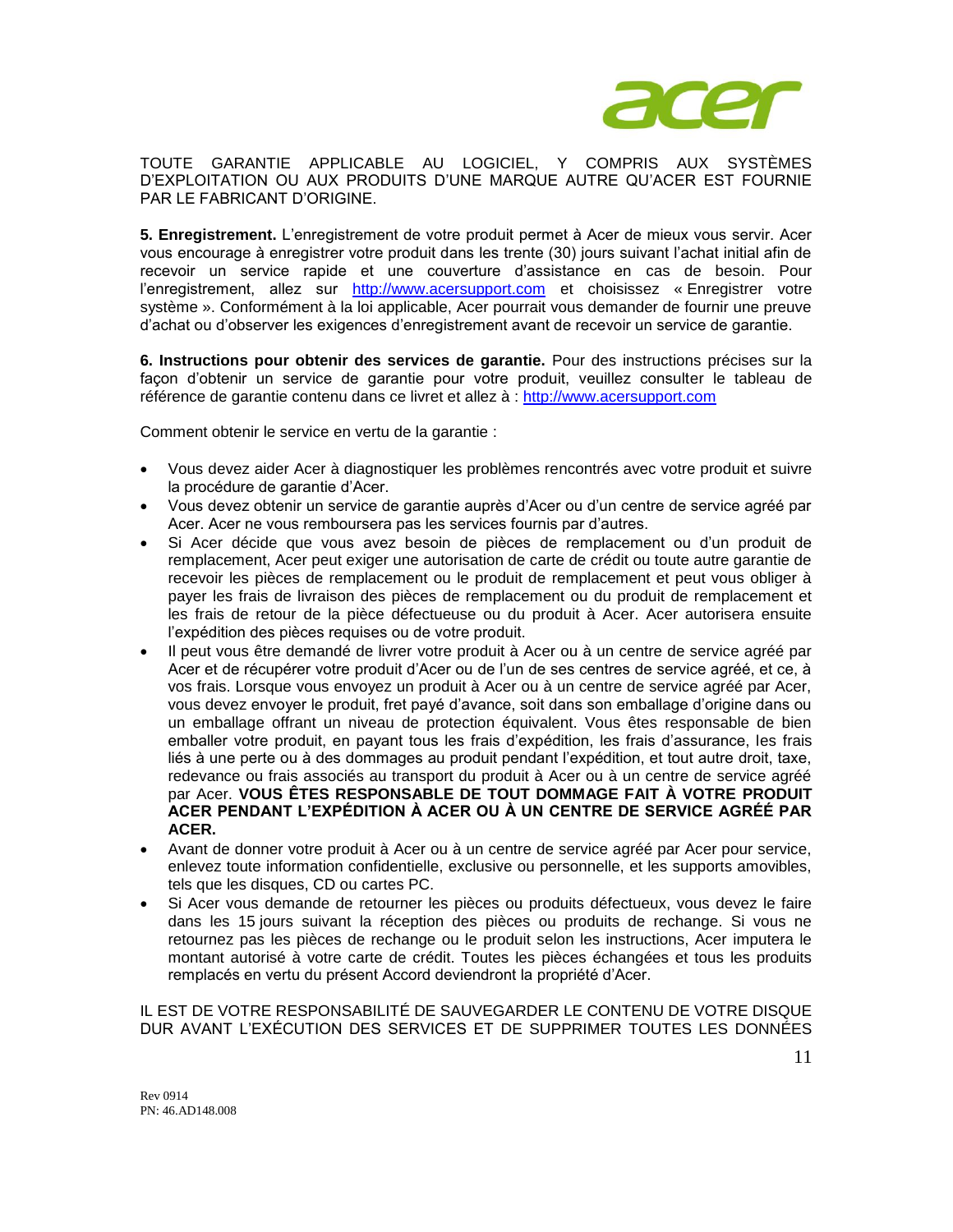

DES PIÈCES OU PRODUITS RETOURNÉS À ACER OU À UN CENTRE DE SERVICE AGRÉÉ PAR ACER, NOTAMMENT LES DONNÉES QUE VOUS AVEZ SAUVEGARDÉES OU LES LOGICIELS QUE VOUS AVEZ INSTALLÉS SUR LE DISQUE DUR. Il est possible que le contenu de votre disque dur soit perdu ou reformaté dans le cadre de la réparation et Acer ne sera responsable d'aucun dommage ou perte de programmes, de données ou d'autres renseignements stockés sur tout média ou toute pièce des produits réparés. SI PENDANT LA RÉPARATION DU PRODUIT LE CONTENU DU DISQUE DUR EST ALTÉRÉ, SUPPRIMÉ, OU MODIFIÉ DE QUELQUE FAÇON QUE CE SOIT, ACER N'EST PAS RESPONSABLE DES PERTES DE VOS DONNÉES QUI POURRAIENT SE PRODUIRE. VOTRE PRODUIT VOUS SERA RETOURNÉ CONFIGURÉ À LA CONFIGURATION ORIGINALE D'USINE (SELON LA DISPONIBILITÉ DU LOGICIEL).

## **7. Garanties implicites. SAUF DANS LA MESURE INTERDITE PAR LA LOI EN VIGUEUR, TOUTE GARANTIE IMPLICITE DE QUALITÉ MARCHANDE, D'ADÉQUATION À UN USAGE PARTICULIER ET D'ABSENCE DE CONTREFAÇON EST LIMITÉE À LA DURÉE DE CETTE GARANTIE.**

Acheteurs commerciaux : Acer étend la garantie limitée ci-dessus aux acheteurs de produits à usage industriel, commercial et professionnel aux mêmes termes et conditions et exclusions applicables aux acheteurs consommateurs. **TOUTEFOIS, DANS LE CADRE DES ACHETEURS COMMERCIAUX, TOUTE GARANTIE IMPLICITE, Y COMPRIS LES GARANTIES IMPLICITES DE QUALITÉ MARCHANDE, D'ADÉQUATION À UN USAGE PARTICULIER ET D'ABSENCE DE CONTREFAÇON, EST EXCLUE ET REJETÉE.** 

**8. Limitation de responsabilité. ACER NE SERA PAS RESPONSABLE DES DOMMAGES DIRECTS OU INDIRECTS DÉCOULANT DE LA RUPTURE DE TOUTE GARANTIE EXPRESSE OU IMPLICITE.** LA RESPONSABILITÉ MAXIMALE D'ACER EST LIMITÉE AU PRIX D'ACHAT QUE VOUS AVEZ PAYÉ POUR LES PRODUITS OU SERVICES AUGMENTÉ DES INTÉRÊTS AUTORISÉS PAR LA LOI. ACER NE VOUS EST REDEVABLE EN AUCUNE FAÇON DES ÉVÉNEMENTS HORS DU CONTRÔLE D'ACER, COMME LES CALAMITÉS NATURELLES, VIRUS, DOMMAGES AUX BIENS, PERTE D'UTILISATION, INTERRUPTION DES AFFAIRES COMMERCIALES, PERTE DE BÉNÉFICES, PERTE DE DONNÉES OU AUTRES DOMMAGES INDIRECTS, PUNITIFS OU SPÉCIAUX, QUELLE QU'EN SOIT LA CAUSE, QUE CE SOIT POUR RUPTURE DE GARANTIE, DE CONTRAT, DE DÉLIT (INCLUANT LA NÉGLIGENCE), DE RESPONSABILITÉ ABSOLUE OU AUTRE.

Certains états ou juridictions n'autorisent pas l'exclusion ou la limitation de responsabilité en cas de dommages directs ou indirects, ou autorisent des limitations concernant la durée des garanties implicites. Il est donc possible que les limitations ci-dessus ne s'appliquent pas à votre situation. Cet Accord vous donne des droits légaux spécifiques et vous pouvez avoir d'autres droits qui varient d'un État à l'autre, d'une juridiction à l'autre ou d'une province à l'autre.

**9. Arbitrage exécutoire. [LES DISPOSITIONS D'ARBITRAGE EXÉCUTOIRE NE S'APPLIQUENT PAS AUX CONSOMMATEURS DU QUÉBEC] CET ACCORD STIPULE QUE TOUT LITIGE SURVENANT ENTRE VOUS ET ACER SERA RÉSOLU PAR ARBITRAGE OBLIGATOIRE ET EXÉCUTOIRE DANS LES LIMITES AUTORISÉES PAR LA LOI. VOUS-MÊME ET ACER RENONCEZ DONC À VOTRE DROIT D'ALLER AU TRIBUNAL POUR AFFIRMER OU DÉFENDRE VOS DROITS EN VERTU DU PRÉSENT ACCORD (SAUF POUR**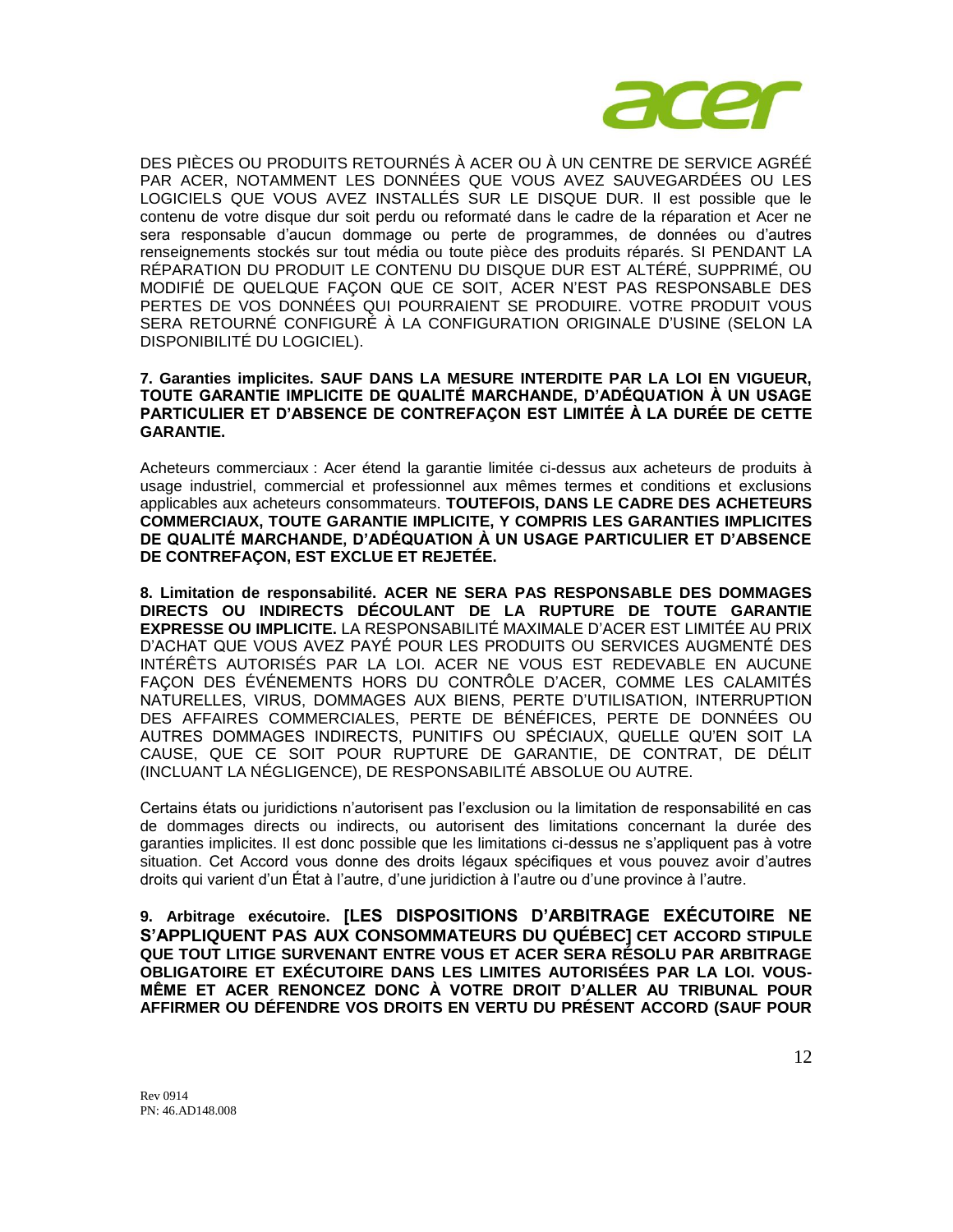

## **LES QUESTIONS QUI PEUVENT ÊTRE PRÉSENTÉES À LA COUR DES PETITES CRÉANCES TELLES QUE DÉCRITES CI-DESSOUS À LA SECTION 9).**

Dans les limites autorisées par la loi, et sauf disposition contraire stipulée ci-dessous, vous et Acer acceptez que tout différend (aux termes de la définition ci-dessous à la Section 9) entre vous et Acer soit résolu exclusivement et définitivement par arbitrage exécutoire administré par l'American Arbitration Association (AAA) et mené en conformité avec les procédures supplémentaires de l'AAA en ce qui concerne les litiges liés aux consommateurs du Règlement d'arbitrage commercial et du Protocole de processus de consommation raisonnable. **VOS DROITS SERONT PAR CONSÉQUENT DÉTERMINÉS PAR UN ARBITRE NEUTRE ET NON UN JUGE OU UN JURY.** Vous et Acer conviendrez d'un autre forum d'arbitrage, et d'autres procédures en vertu desquelles l'arbitrage sera réalisé, si AAA cesse ses activités.

L'arbitrage sera mené devant un seul arbitre et sera limité uniquement au différend entre vous et Acer. L'arbitrage est un processus par lequel un litige est soumis à un arbitre, pour une décision définitive et exécutoire, connue comme le jugement arbitral. L'arbitre est un particulier, semblable à un juge, qui examine et pèse les preuves fournies par les deux parties et rend une sentence exécutoire devant les tribunaux. Les décisions d'arbitre sont exécutoires comme toute ordonnance du tribunal et ne sont soumises qu'À UNE RÉVISION TRÈS LIMITÉE PAR UN TRIBUNAL. **VOUS RECONNAISSEZ QUE, PAR VOIE DE CET ACCORD, VOUS ET ACER RENONCEZ À TOUT DROIT À UN PROCÈS DEVANT JURY.** 

L'arbitrage, ou toute partie de ce dernier, ne sera unifié à aucun autre arbitrage et ne pourra faire l'objet d'un recours collectif ou individuel. L'arbitrage doit avoir lieu à n'importe quel endroit raisonnable à proximité de votre résidence par soumission de documents, par téléphone, en ligne ou en personne, selon la méthode de présentation que vous choisissez.

En vertu des Procédures supplémentaires d'AAA dans le cadre de litiges relatifs aux consommateurs et le Protocole de processus de consommation raisonnable, vous conservez le droit de demander réparation devant un tribunal des petites créances pour les litiges relevant de la compétence de la cour des petites créances. Toute ou partie de l'action menée devant la cour des petites créances ne sera unifiée à aucun autre arbitrage et ne pourra faire l'objet d'un recours collectif ou individuel.

Si vous obtenez gain de cause lors de l'arbitrage d'un différend avec Acer, Acer vous remboursera les frais que vous avez payés à AAA dans le cadre de l'arbitrage. **TOUTE DÉCISION RENDUE DANS UNE TELLE PROCÉDURE D'ARBITRAGE SERA FINALE ET LIERA LES PARTIES, ET LE JUGEMENT PEUT ÊTRE INSCRIT DANS N'IMPORTE QUELLE COUR DE JURIDICTION COMPÉTENTE.** 

**VOUS COMPRENEZ QUE, EN L'ABSENCE DE CETTE DISPOSITION, VOUS AURIEZ EU LE DROIT DE PLAIDER LES DIFFÉRENDS DEVANT UN TRIBUNAL, Y COMPRIS LE DROIT, LE CAS ÉCHÉANT ET EN FONCTION DE LA RÉGLEMENTATION DE VOTRE JURIDICTION, DE PLAIDER DES RÉCLAMATIONS SUR LA BASE D'UN RECOURS COLLECTIF OU INDIVIDUEL, ET QUE VOUS AVEZ EXPRESSÉMENT ET SCIEMMENT RENONCÉ À CES DROITS ET CONVENU DE RÉSOUDRE TOUT DIFFÉREND CONFORMÉMENT AUX DISPOSITIONS DE CETTE SECTION.** Si cette disposition spécifique est jugée inapplicable, alors l'intégralité de cette clause d'arbitrage est nulle et non avenue.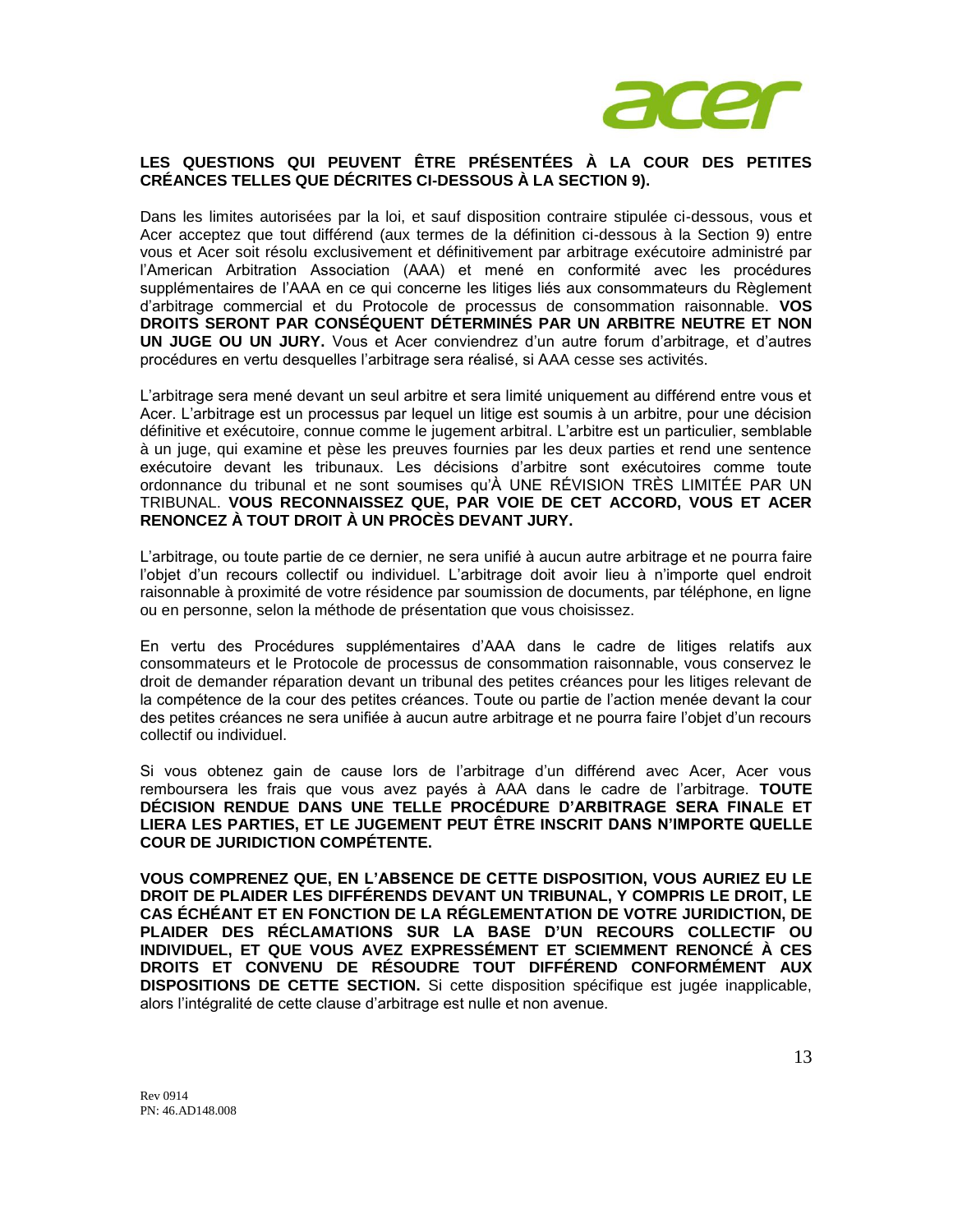

Cette disposition sera régie par la Federal Arbitration Act, 9 U.S.C. Section 1, *et seq*. Aux fins du présent Accord, le terme « différend » signifie tout différend, litige ou réclamation découlant de ou lié à (i) le présent Accord, son interprétation, ou violation, expiration, applicabilité ou validité, (ii) la commande relative à, l'achat, la livraison, la réception ou l'utilisation de tout produit ou service délivré par Acer, ou (iii) tout autre différend résultant de ou lié à la relation entre vous et Acer, ses sociétés mères, filiales, sociétés affiliées, administrateurs, dirigeants, salariés, bénéficiaires, ses agents, ayants droit, fournisseurs de composants (matériaux et logiciels), ou tout tiers qui fournit des produits ou des services achetés auprès d'Acer ou distribués par Acer. Le terme « vous » désigne l'acheteur d'origine et ceux qui sont en lien avec l'acheteur d'origine, comme les membres de la famille ou les bénéficiaires.

Il est possible d'obtenir de plus amples renseignements auprès de AAA en ligne : www.adr.org, en appelant le 800-778-7879, ou en écrivant à American Arbitration Association, 1633 Broadway, 10<sup>th</sup> Floor, New York, NY, 10019.

**10. Réparations lorsque la garantie est expirée.** Tous les services qui vous sont fournis par Acer et qui ne sont pas couverts par la garantie limitée du produit ou qui ne sont pas couverts par un plan d'entretien prolongé sont régis par le présent Accord et sont par ailleurs soumis aux termes des procédures de service hors garantie d'Acer et tout ordre de service applicable. Pendant une période de quatre-vingt-dix (90) jours après que les services aient été fournis, Acer garantit que les services fournis par elle ont été effectués de manière professionnelle et selon les règles de l'art. Si votre problème persiste au cours de la période de garantie de service de 90 jours, Acer va, à sa discrétion, (i) réexécuter les services, (ii) procéder au remplacement du Produit conformément aux termes du présent Accord, (iii) vous permettre de retourner le produit et émettre un remboursement aux termes du présent Accord, (iv) effectuer le remboursement du montant que vous avez payé pour les services. Si vous avez acheté un plan d'entretien prolongé d'Acer ou d'un tiers, veuillez consulter le plan d'entretien prolongé pour connaître sa couverture, la durée et les conditions de service.

**11. Général.** Acer et ses filiales et sociétés affiliées sont les bénéficiaires visés du présent Accord. Toute incohérence entre cet Accord et tout autre contrat inclus ou afférent à des produits ou services achetés auprès d'Acer, autre qu'un plan d'entretien prolongé, est régie par le présent Accord. Cet Accord ne peut être modifié, altéré ou amendé sans l'accord écrit d'Acer qui stipule expressément que l'écrit vise à modifier, altérer ou amender le présent Accord. Les termes ajoutés ou modifiés seront nuls et non avenus, sauf accord exprès écrit d'Acer. Dans l'éventualité où toute clause de cet Accord est jugée illégale ou non applicable, la validité, la légalité et l'applicabilité des portions restantes de cet Accord ne seront pas affectées ni conséquemment altérées. **[L'exclusivité de la disposition suivante ne s'applique pas aux consommateurs du Québec] LE PRÉSENT ACCORD AINSI QUE TOUTE VENTE EN VERTU DE CET ACCORD SONT RÉGIS PAR LES LOIS DE L'ÉTAT DU TEXAS, SANS ÉGARD AUX PRINCIPES RÉGISSANT LES CONFLITS DE LOIS.** 

**12. Avis de confidentialité.** Vous pouvez consulter la Politique de confidentialité d'Acer sur notre site Web, situé à http://www.acerpanam.com. Acer conservera et utilisera vos renseignements client conformément à sa Politique de confidentialité.

**13. Pour les résidents du Canada :** Cet Accord est soumis aux dispositions applicables des lois canadiennes sur la protection du consommateur, lesquelles ne peuvent être dérogées par convention privée ou qui peuvent interdire l'application de toute disposition ou stipulation incluses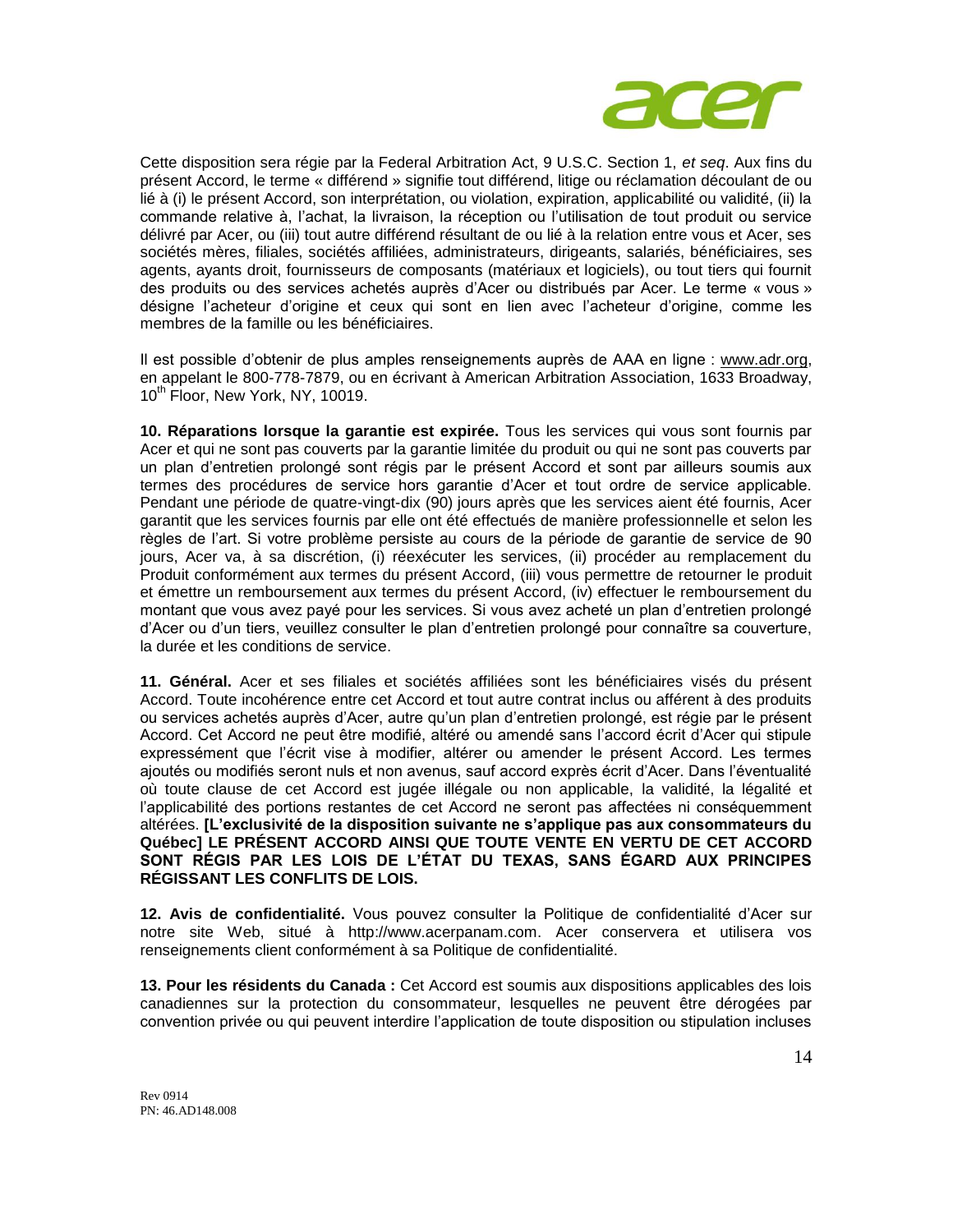

aux présentes. Dans la mesure où toute stipulation ou disposition est ainsi interdite, elle : i) ne doit être interprétée comme ayant été omise de cet Accord, (ii) n'affecte pas la légalité, la validité ou l'applicabilité de cette disposition dans toute autre juridiction, et (iii) les autres clauses et dispositions du présent Accord resteront en vigueur et de plein effet. Sans limiter la généralité de ce qui précède et nonobstant toute disposition contraire contenue aux présentes, la renonciation énoncée à la Section 9 de la présente garantie ne s'applique pas aux résidents du Québec, de la Colombie-Britannique et de l'Ontario, et vous conservez le droit de plaider les litiges devant un tribunal, y compris le droit, sous réserve des règles de votre juridiction, de plaider les réclamations sur la base d'une action individuelle.

**14. Soutien international :** Vous devez respecter toutes les lois sur l'exportation et les règlements applicables si vous exportez le produit à partir des États-Unis ou du Canada. Acer n'accepte pas le retour d'un produit acheté auprès d'un revendeur. Les clients en dehors des États-Unis sont responsables de payer tous les frais de fret et de courtage engagés dans l'expédition, l'importation ou l'exportation et la réception des produits et des pièces de remplacement et l'organisation et le paiement des frais d'expédition des pièces défectueuses retournées à Acer. Tous les clients internationaux sont responsables de tous les droits de douane, TVA, TPS et autres taxes et coûts associés.

Veuillez envoyer votre correspondance concernant le présent Accord à :

## **Acer Customer Service P.O. Box 6137 Temple, TX 76503**

Les renseignements courants sur les politiques de soutien technique et de garantie, les numéros de téléphone et les renseignements sur un autre service sont disponibles sur nos sites Web indiqués sur le tableau de référence de garantie.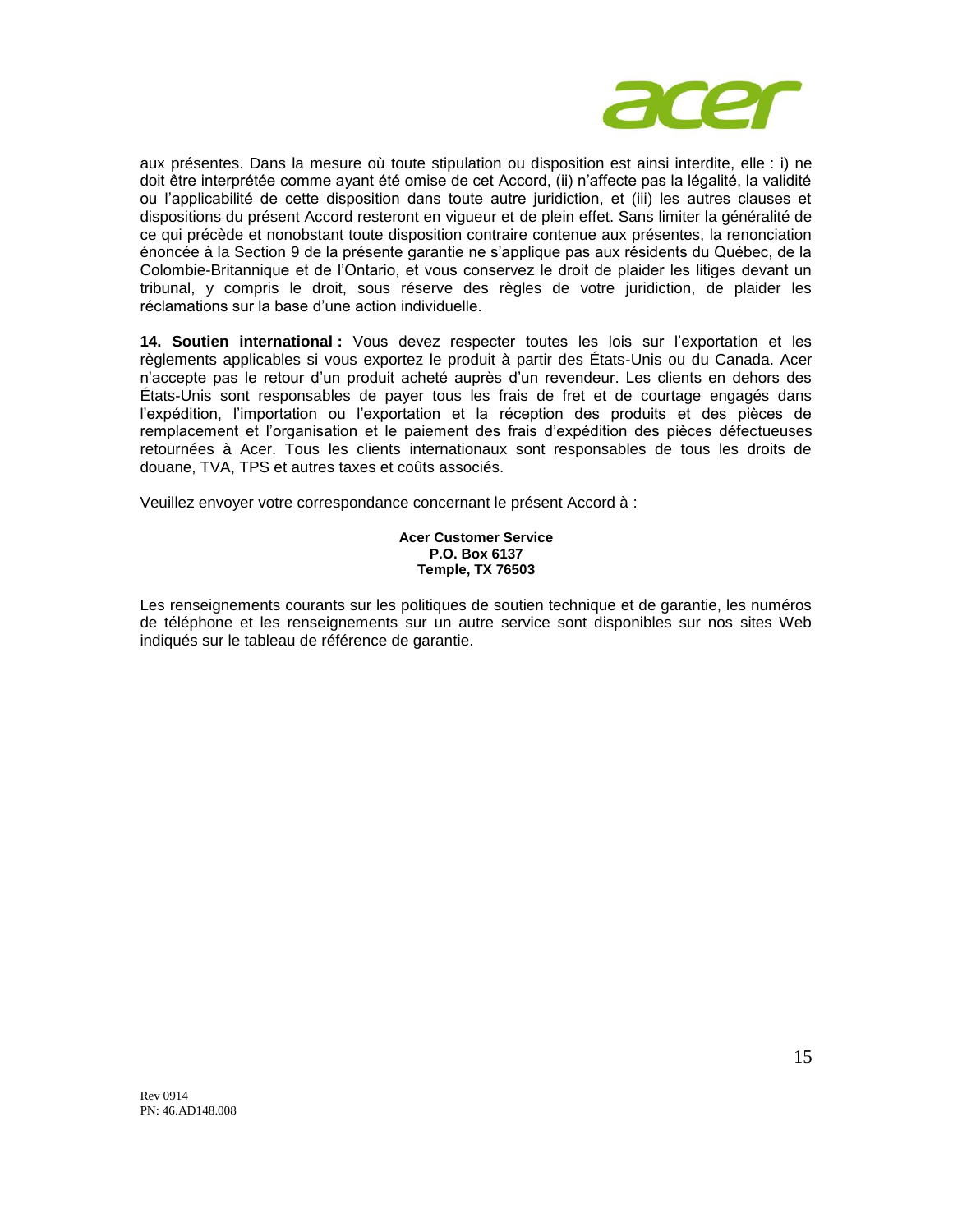

## **CERTIFICADO DE GARANTIA ACER PARA AMERICA LATINA**

| Vigencia de la Garantía/Tipo        | 1 Año limitada / En taller |
|-------------------------------------|----------------------------|
| Soporte de Hardware                 | 1 Año                      |
| Soporte de Software                 | 90 Días                    |
| Página de Internet del Soporte Acer | http://www.acersupport.com |

El Producto marca Acer comprado a Acer ó a un Distribuidor Autorizado, está cubierto por una Garantía Limitada de un (1) año que otorga Acer a través de sus Centros Nacionales y Centros Autorizados de Servicio en cada país, contra cualquier defecto de fabricación y funcionamiento, imperfecciones de materiales y mano de obra bajo condiciones normales de uso durante el período de garantía.

## **Términos y Vigencia de la Garantía Acer**

La Garantía de su Producto Acer consta de un (1) año en Mano de Obra y un (1) año en cambio o reparación de piezas de la configuración original del Producto (Hardware) en el Taller, contado a partir de la fecha de compra del mismo. Durante el periodo de garantía, Acer hará la reparación ó reemplazará las partes defectuosas con refacciones originales<br>y sin costo para el cliente. Todas las partes y refacciones reemplazadas durante ésta garantía pasarán de Acer.

## **Información General**

#### **1. Servicio y Soporte Acer**

Simplemente llame al Centro Nacional de Servicio Acer o visítenos en la página de Internet [www.acersupport.com](http://www.acersupport.com/) y nuestros técnicos le ayudarán a diagnosticar y cuando sea posible, a resolver el problema relacionado con su producto. Al llamar a Acer por teléfono, podría incurrir en cargos de larga distancia y otros cargos, según su localidad y proveedor de servicio. En caso de que no sea posible solucionar el problema, deberá acudir a efectuar la reparación al taller.

#### **2. Garantía en el Taller**

Dentro del Período de Garantía, el cliente deberá llevar el Equipo Acer al Centro Nacional de Servicio Acer o a cualquiera de los Centros Autorizados de Servicio Acer para efectuar la reparación.

#### **3. Garantía de Hardware**

La cobertura de esta Garantía Limitada es válida en el Centro Nacional de Servicio Acer ó en cualquiera de los Centros Autorizados de Servicio con que ACER cuenta en el país y se extiende únicamente a los productos y partes bajo la marca Acer.

#### **4. Garantía de Software**

En caso de mal funcionamiento, el software preinstalado original cuenta con un período de garantía de noventa (90) días a partir de la fecha de la adquisición inicial del Producto Acer. Dentro de dicho período el software será reinstalado a su condición original de fábrica.

En equipos de Escritorio y Portátiles, si existe daño del disco duro éste será reemplazado y el software será reinstalado a su condición original de fábrica utilizando el disco (CD) de recuperación del cliente.

**Es responsabilidad del cliente efectuar el respaldo del software de fábrica y proporcionar los (CD) de recuperación cuando la reinstalación del software sea necesaria**.

Acer en ningún momento y bajo ninguna circunstancia se hace responsable directa ó indirectamente por la pérdida de información.

Una vez transcurrido el Período de Garantía del Software de noventa (90) días, el Centro Nacional de Servicio y los CAS cobrarán por el servicio de reinstalación de dicho Software y la re-configuración del equipo.

#### **5. Accesorios Periféricos**

Sólo los accesorios periféricos fabricados por Acer o que forman parte del Equipo Acer están cubiertos por esta Garantía Limitada. Dentro de los accesorios periféricos se incluye únicamente el teclado y el mouse (ratón)

### **6. Garantía por Reparación de Partes**

Todos los repuestos tienen una garantía de 90 días contados a partir de la fecha de reparación.

Rev 0914 PN: 46.AD148.008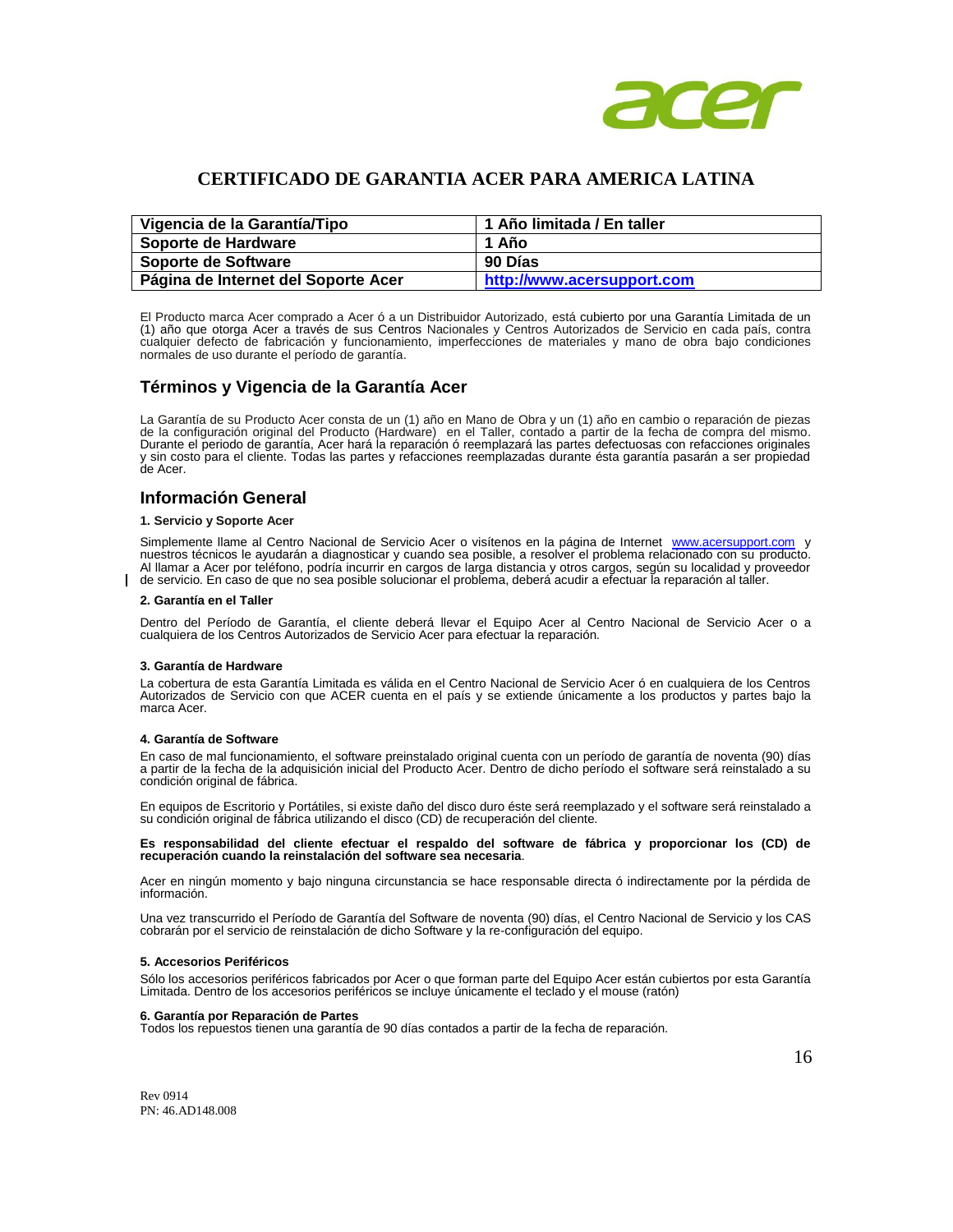

Una vez instalado el repuesto en su Producto Acer, contará con la mayor garantía que pueda corresponderle, es decir, los 90 días a partir de la fecha de reparación o bien el periodo restante de la garantía del equipo en donde se instaló la refacción.

Si el repuesto es instalado en un producto que no sea de la marca Acer o en un equipo Acer fuera de garantía, la garantía del repuesto se limitará a 90 días contados a partir de la fecha de reparación.

#### **7. Política Corporativa para Soporte de Equipos**

ACER se compromete a proveer el servicio de reparación de su Producto Acer de conformidad con el período mínimo requerido por las leyes que rijan al respecto en el país de compra del Producto.

#### **8. Transferencia de Garantía**

La Garantía Limitada Acer y su respectivo plazo NO sufrirán alteración alguna en caso de que el Producto sea vendido, cedido o pignorado a un tercero distinto del Propietario inicial, considerando que el período establecido de la garantía empezara a regir a partir de la fecha compra del Producto por parte del propietario inicial, sin importar que este venda o ceda el Producto a un tercero en un futuro, por lo que esta garantía no es prorrogable o ampliable por ésta causa y no podrá empezar a regir nuevamente al momento de la venta o cesión antes referida, siguiendo al efecto las formalidades establecidas en el inciso 1 del capítulo de Condiciones de este Certificado.

#### **9. Extensión de Garantías**

El cliente podrá ampliar la Garantía de Fábrica de su producto mediante la compra de pólizas de extensión de garantía mismas que pueden ser adquiridas dentro del período de Garantía del Producto a través del Centro Nacional de Servicio Acer o de los Centros Autorizados de Servicio Acer. Quedan excluidos de las extensiones de garantía, componentes tales como ratón, teclado y altavoces, en el caso de computadoras de escritorio, y las baterías de los equipos portátiles. Cualquier extensión de garantía adquirida a un tercero disitinto a Acer, tales como compañias de seguros o cualquier otra que ofrezca éste servicio, será de exclusiva responsabilidad del cliente y no de Acer.

#### **10. Centro Nacional de Servicio y Centros Autorizados de Servicio Acer**

La información de Centros Nacionales de Servicio Acer y la lista de Centros Autorizados de Servicio de su localidad puede encontrarla en la página de Internet de Acer [www.acersupport.com](http://www.acerpanam.com/) Dichos establecimientos están altamente calificados para efectuar las reparaciones de Equipos Acer y en ellos podrán adquirirse partes y repuestos originales.

### **Condiciones**

1. Para hacer válida esta Garantía

El cliente deberá presentar éste certificado y la factura original, junto con el producto defectuoso y el disco (CD) de recuperación en el caso de equipos de escritorio y portátiles, en el Centro Nacional de Servicio Acer o en cualquiera de los Centros Autorizados de Servicio Acer en el País donde fue efectuada la compra.

2. La Garantía Limitada cubre:

El Producto marca Acer en el país en el que el Producto fue comprado, desde el momento de la compra y hasta el vencimiento del periodo de la garantía. En el caso de portátiles, queda también cubierta la batería original de fábrica por un (1) año a partir de la fecha de compra.

3. Salvo en situaciones de fuerza mayor o caso fortuito, el tiempo de reparación en ningún caso será mayor a 30 días naturales contados a partir de la fecha de recepción del producto en el Centro Nacional de Servicio Acer o en cualquiera de los Centros Autorizados de Servicio Acer.

## **Exclusiones**

Esta Garantía no es válida en los siguientes casos:

- a. Cuando el número de serie del producto haya sido dañado, alterado o borrado.
- b. Cuando no se demuestre mediante el comprobante de compra que el producto esté dentro del período de Garantía.
- c. Cuando el desperfecto sea consecuencia del mal uso, descuido o por la falta de observación del instructivo de funcionamiento incluido en el producto.
- d. Cuando haya existido algún intento anterior de reparación fuera del Centro Nacional de Servicio Acer o en los Centros Autorizados de Servicio señalados en la página de Internet de Acer [http://www.acersupport.com](http://www.acerpanam.com/)
- e. Cuando el producto haya recibido golpes accidentales o intencionales o haya sido expuesto a elementos nocivos como agua, ácidos, fuego, intemperie, fluctuaciones de voltaje o cualquier otro similar o análogo.
- f. Cuando la falla del producto sea producida por falta de mantenimiento o mantenimiento inapropiado.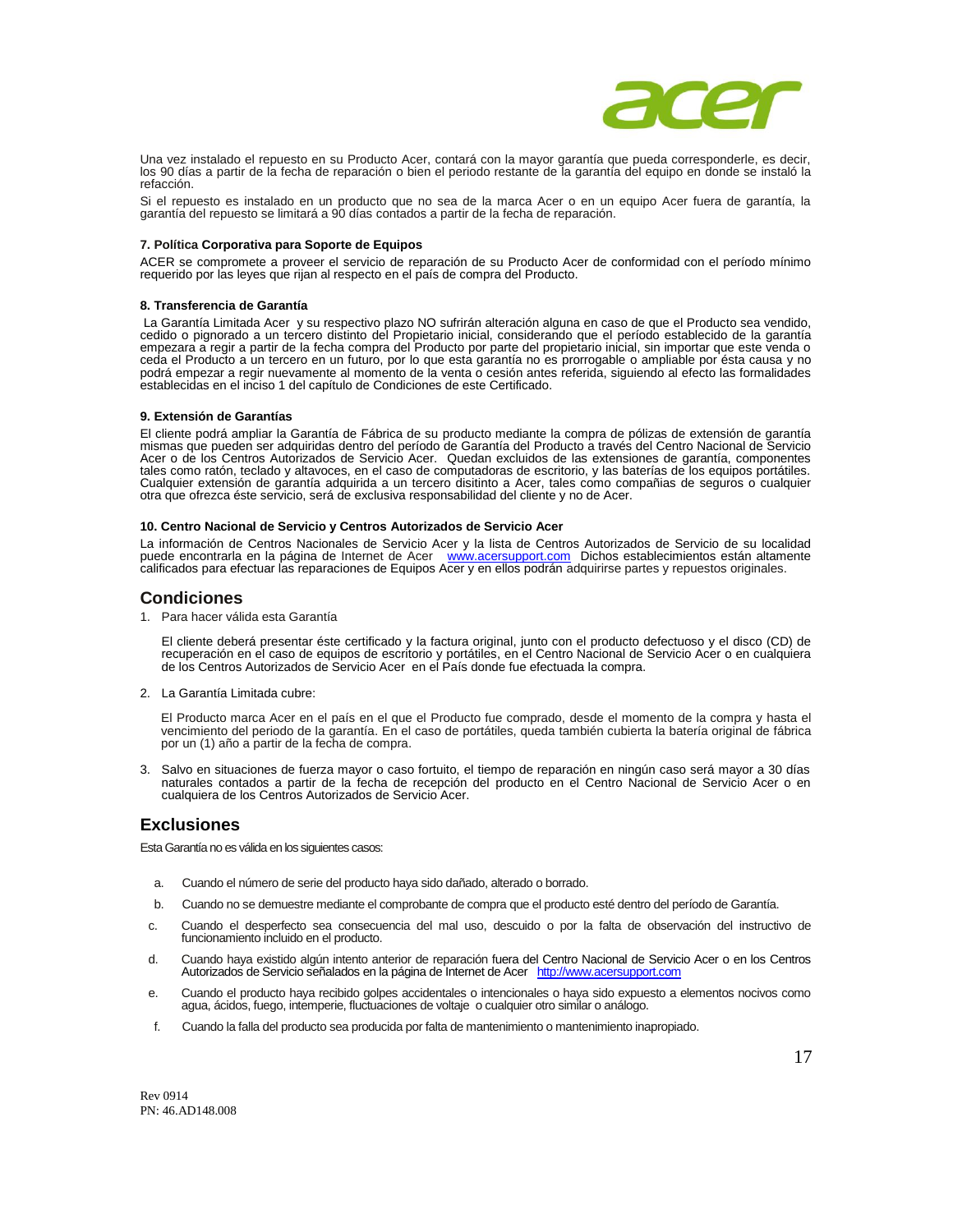

- g. Cuando el desperfecto sea consecuencia de la combinación de productos marca Acer con productos, accesorios o partes de otras marcas.
- h. Cualquier accesorio, componente o software que no hayan sido incluidos de fábrica en su Producto. En estos casos, la garantía es proporcionada por el fabricante original.
- i. Cuando el producto haya sido alterado.
- j. Cuando el producto presente problemas debidos a re-configuraciones de Software y otras aplicaciones no incluidas con el producto original. Bajo ninguna circunstancia Acer o los Centros Autorizados de Servicio Acer serán responsables de la pérdida de información del usuario debido a problemas de hardware o software.
- k. Cuando el producto haya sido contaminado por un virus.
- l. Las partes que sólo presenten desgaste normal por uso o el rayado de las mismas (ejm: batería, plásticos, teclados, ratones,etc.).

La duración de la batería no está garantizada y depende de su uso y configuración, incluyendo pero no limitado a: modelo<br>de producto, aplicaciones en uso, configuración del administrador de energía y accesorios conectados batería está garantizada contra defectos de fabricación. La garantía de la batería no cubre la disminución en su capacidad de carga y retención de la misma.

- m. Cuando el producto haya sido comprado a un Distribuidor o revendedor NO autorizado.
- n. Defectos menores en las pantallas LCD. Se considerará que el defecto de la pantalla es menor a condición de que el número de pixeles defectuosos por millón sea inferior a cuatro ( 4 ) y a condición de que el número de pixeles defectuosos en el área central sea como máximo uno ( 1 ). Se entiende como área central el rectángulo situado en el centro al dividir<br>imaginariamente la pantalla en nueve rectángulos iguales mediante dos líneas verticales y dos líneas

## **Registro de Producto**

Registrar su producto nos ayuda a servirle mejor y mantenerle actualizado con información actualizada acerca de su producto. Lo exhortamos a registrar su producto dentro de los primeros 30 días de la fecha de compra. Para registrarse solo vaya a nuestra página de soporte y servicio - **[http://www.acersupport.com](http://www.acersupport.com/)** y seleccione la opción "Registro de Producto".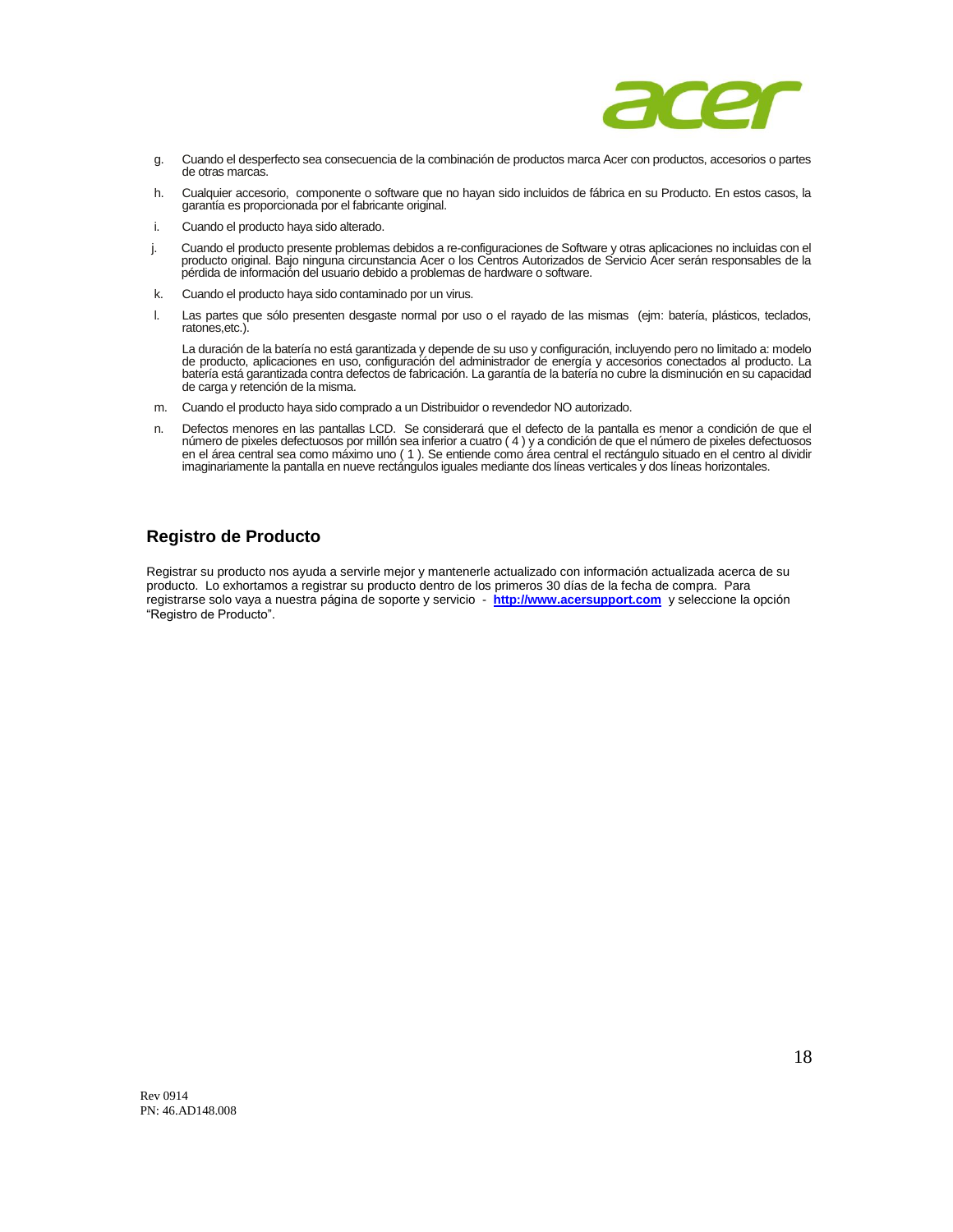

## **CERTIFICADO DE GARANTIA ACER**

| Vigência da Garantia/Tipo      | 1 Ano limitada (275 dias contratual + 90 dias<br>legal) / no Centro Nacional de Serviços Acer |
|--------------------------------|-----------------------------------------------------------------------------------------------|
| Suporte do Hardware            | 1 Ano (275 dias contratual + 90 dias legal)                                                   |
| <b>Suporte do Software</b>     | 90 dias (legal)                                                                               |
| <b>Website do Suporte Acer</b> | www.acer.com.br                                                                               |

## **Termos e Vigência da Garantia Acer**

A garantia de seu produto Acer é de (1) um ano, sendo este um (1) ano composto por noventa (90) dias de garantia legal e mais duzentos e setenta e cinco (275) dias de garantia contratual, para reparo ou troca de partes e peças na configuração original do produto (hardware), nas instalações físicas do Centro Nacional de Serviços Acer, a partir da data da compra do produto. Durante o período de garantia, a Acer irá reparar ou substituir eventuais peças defeituosas por peças originais sem nenhum custo para o cliente. Todas as partes e peças substituídas durante esta garantia passarão a ser propriedade da Acer.

## **Relatório Geral**

## **1. Serviço e Suporte Acer**

Para utilização dos serviços ou suporte em garantia, contatar o Centro Nacional de Serviços Acer através do telefone 0800 762 2237 ou acessar o website [www.acer.com.br](http://www.acer.com.br/) através dos quais nossos técnicos irão auxiliá-lo e sempre que possível, resolver as ocorrências relativas ao seu produto. Caso não seja possível resolver a ocorrência, será fornecido um código de autorização de postagem (CAP) para você encaminhar seu produto ao Centro Nacional de Serviços Acer.

## **2. Garantia do Hardware**

A cobertura desta garantia é limitada e válida para atendimento no Centro Nacional de Serviços Acer e se estende apenas aos produtos e peças sob a marca Acer, adquiridos, comprovadamente, no território nacional brasileiro.

## **3. Garantia do Software**

Em caso de mau funcionamento, o software original pré-instalado tem garantia de noventa (90) dias a contar da data de aquisição do produto Acer. Durante este prazo, o software será reinstalado na sua condição original de fábrica.

Em caso de defeito na unidade de disco rígido (quando aplicável), o software será reinstalado na sua condição original de fábrica.

Em qualquer momento ou sob qualquer circunstância, o Centro Nacional de Serviços Acer não será responsável, direta ou indiretamente, pela perda de informações da unidade de disco rígido ou de qualquer outra informação do cliente.

Terminado o período de noventa (90) dias de garantia do software original, o Centro Nacional de Serviço Acer cobrará pelo serviço de reinstalação do Software e de reconfiguração do produto.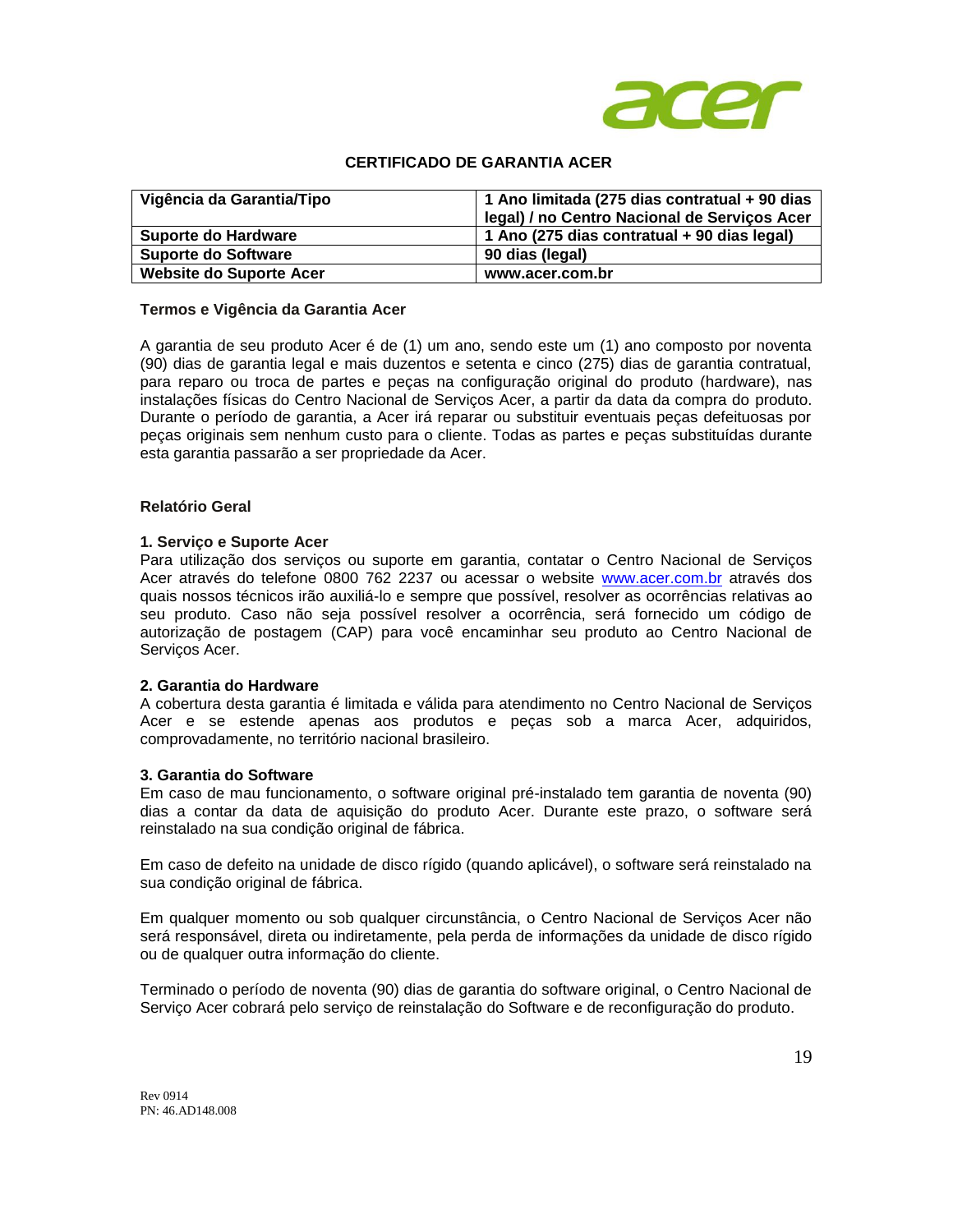

## **4. Acessórios e Periféricos**

Somente acessórios e periféricos fabricados pela Acer e que façam parte do produto Acer são cobertos por esta garantia. Como acessórios e periféricos, entendem-se somente fonte de alimentação, bateria e cabo de energia.

## **5. Garantia do conserto de peças**

Todas as peças substituídas são garantidas por 90 (noventa) dias após reparo realizado no Centro Nacional de Serviços Acer. Uma vez instalada a nova peça em substituição da defeituosa, prevalecerá o maior dos prazos de garantia entre, os 90 dias dado à peça ou o restante do prazo de garantia dado ao produto, onde a mesma foi colocada.

## **6. Transferência de Garantia**

A garantia Acer não poderá ser transferida juntamente com o produto quando o mesmo for revendido, transferido ou cedido a um terceiro que não seja o usuário (comprador) original, pois o período de garantia começa a valer a partir da data de compra do produto pelo primeiro proprietário, comprovadamente pela data constante da Nota Fiscal de compra. Não importa que este revenda, aliene o produto a um terceiro, ou venha a aliená-lo no futuro. Isso se dá pelo motivo de que esta garantia não é renovável e não ocorrerá a novação em razão da revenda ou da cessão aqui referida.

## **Condições**

1. Para que essa garantia seja válida

Após o recebimento do código de autorização de postagem (CAP) por meio eletrônico (e-mail), o cliente deverá enviar uma cópia da **nota fiscal de compra** juntamente com o produto defeituoso (dentro do prazo de garantia) para o Centro Nacional de Serviços Acer.

2. Esta garantia é limitada e abrange:

O produto da marca Acer, a partir do momento da compra e só será válida para produtos adquiridos (comprovadamente) dentro do território nacional brasileiro.

3. No caso onde, de acordo com parecer do fabricante Acer, não seja possível efetuar o reparo do produto dentro do período de garantia, a Acer poderá trocá-lo por outro produto Acer de mesmas características, sem qualquer despesa para o cliente.

## **Exclusões**

Esta garantia não é válida nos seguintes casos:

a. Quando o número de série do produto encontrar-se danificado, alterado ou apagado.

b. Quando não for comprovado que o produto está dentro do período de garantia.

Rev 0914 PN: 46.AD148.008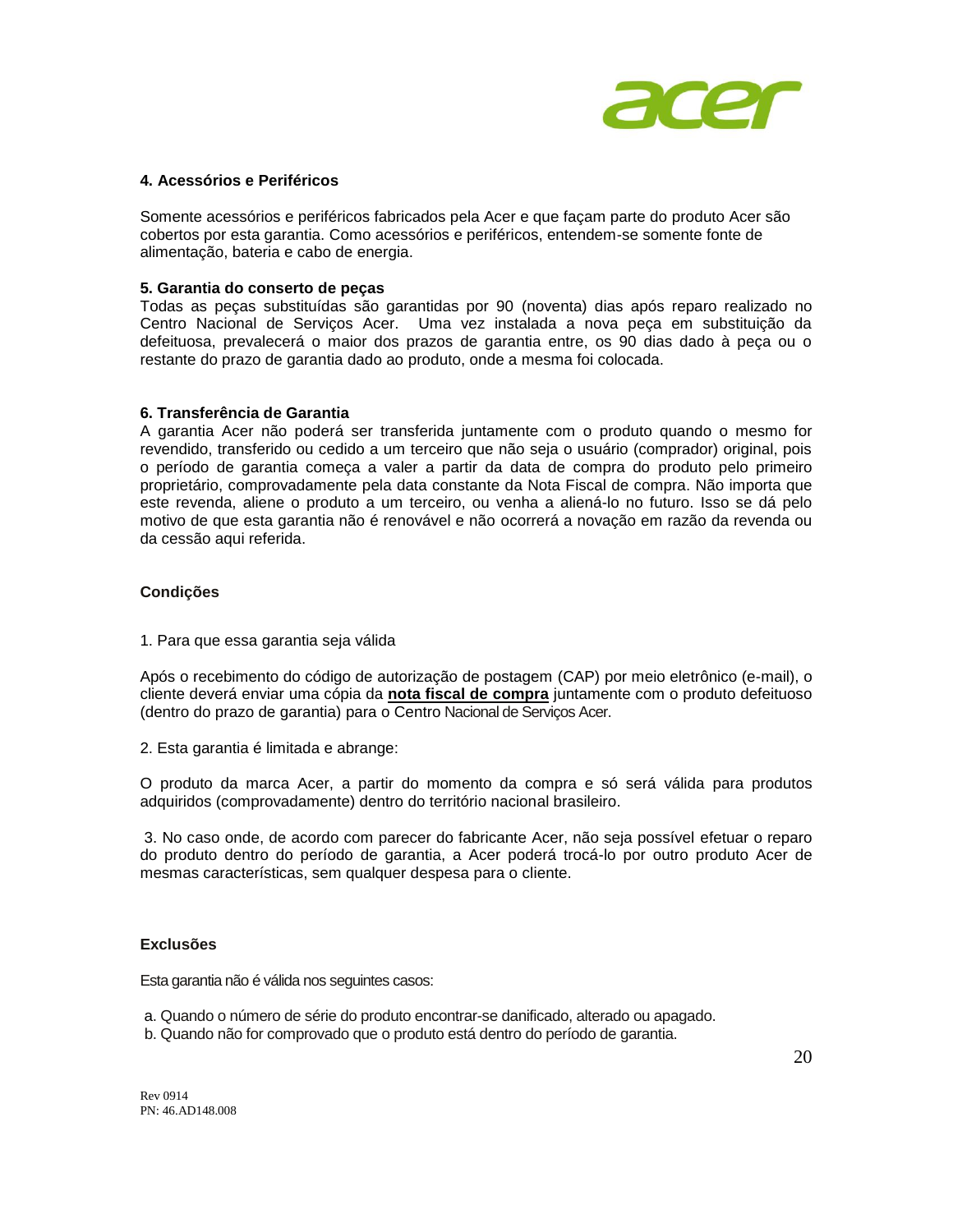

c. Quando o dano apresentado/reclamado é devido a uso indevido ou falta de observação das instruções de funcionamento.

d. Se existiu qualquer tentativa anterior de reparo fora do Centro Nacional de Serviços Acer.

- e. Quando o produto tiver recebido golpes acidentais ou intencionais ou tenha sido exposto a elementos nocivos, tais como água, ácidos, fogo, condições climáticas extremas, oscilações de tensão ou de quaisquer outros atos similares ou análogos.
- f. Quando houver falta de manutenção ou tiver havido manutenção inadequada.
- g. Quando o defeito for consequência da combinação de produtos da marca Acer com produtos, acessórios ou partes de outras marcas.
- h. Quando utilizado qualquer outro produto, partes ou software de terceiros diferente da configuração original de seu produto inclusos no momento da venda. Nestes casos, a garantia deverá ser fornecida pelos fabricantes terceiros.
- i. Quando o produto tenha sido modificado.
- j. Quando o produto apresentar problemas devido à mudança de configurações de software e outras aplicações não incluídas com o produto original. Sob nenhuma circunstância o Centro Nacional de Serviços Acer será responsável pela perda de informação dos usuários, seja por problemas de hardware, seja por problemas de software.
- k. Quando o produto tenha sido contaminado por um vírus.
- l. Quando as partes apresentarem apenas desgaste natural ou se apresentarem riscadas devido à utilização. A vida útil da bateria não é garantida e depende do uso e da configuração, incluindo, mas não limitado a: modelo do produto, aplicações em uso, configuração do gerenciador de energia e acessórios ligados ao produto. A bateria é garantida contra falhas e defeitos de fabricação. A garantia da bateria não cobre a redução da sua capacidade de retenção de carga.
- m. Quando o produto for comprado/adquirido de um distribuidor ou revendedores não autorizados pela Acer.
- n. Quando o produto estiver com peças faltando e/ou contiver peças não originais de fábrica.
- o. Quando o produto não corresponder com o número de série original de fábrica.
- p. Defeitos de pequenos pontos luminosos (pixel) nas telas de LCD: Não pode ou poderá ser considerado defeito de tela devido à insignificância, se o número de pixels com defeito por milhão for inferior a quatro (4), ou o número de pixels defeituosos na área central for no máximo um (1). Entende-se como a área central, a área de retângulos formada quando imaginariamente se divide a tela em nove retângulos iguais, formados por duas linhas verticais e duas linhas horizontais.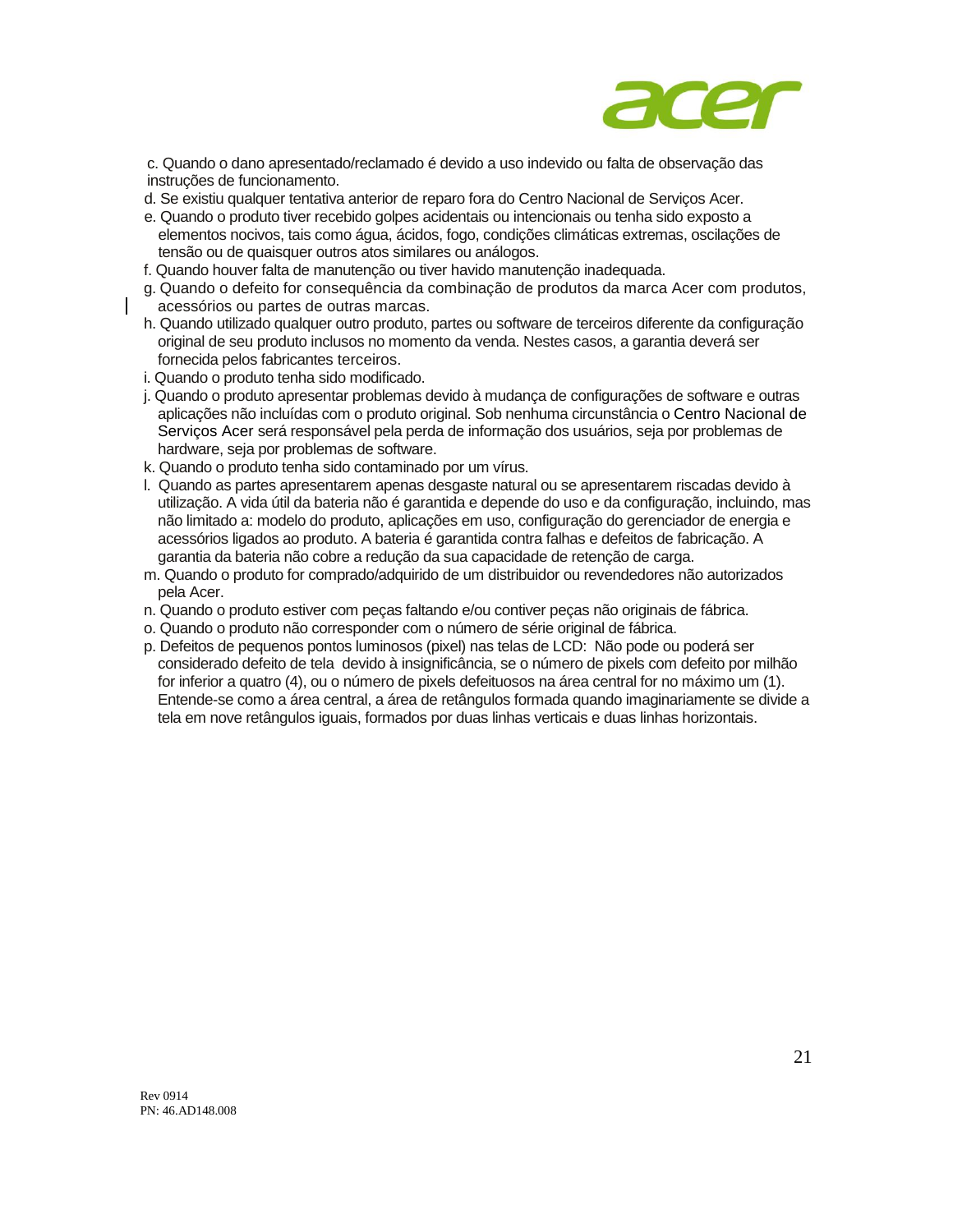

## **Centro Nacional de Serviços Acer**

Para obter serviços e suporte acesse: [www.acer.com.br](http://www.acer.com.br/) ou ligue para: 0800 762 2237

## **CERTIFICATE OF ACER WARRANTY FOR LATIN AMERICA**

| <b>Warranty Length/Type</b>       | 1 Year Limited: Carry-In   |
|-----------------------------------|----------------------------|
| <b>Hardware Technical Support</b> | 1 Year                     |
| <b>Software Support</b>           | 90 Davs                    |
| <b>Service Website</b>            | http://www.acersupport.com |

The Acer brand product purchased from Acer or an Authorized Distributor, is covered under a one (1) year Limited Warranty granted by Acer through its National Service Centers and Authorized Service Centers in each country, against any defects in manufacture, functionality, materials or workmanship under normal use during the warranty period.

## **Terms and Conditions of the Acer Warranty**

The Warranty of your Acer product consists of one (1) year for labor service and one (1) year for replacement or repair of parts with the original configuration of the product (Hardware), provided by the Service Center, commencing on the date of purchase. During the warranty period, Acer will repair or replace defective parts with original parts at no charge to the customer. All parts replaced under this warranty will become the property of Acer.

## **General Information**

### **1. Acer Support and Service**

Simply call the National Service Center or visit us a[t www.acersupport.com](http://www.acersupport.com/) and our technicians will help diagnose, and if possible, resolve the problem related to your product. When contacting Acer via telephone, long distance and other changes may apply, depending on your calling area and your service provider. If resolving the problem is not possible, you will have to contact the Service Center for repair.

### **2. Warranty in the Service Center**

During the warranty period, the customer must deliver the Acer product to the Acer National Service Center or to any Acer Authorized Service Center to carry out the repair.

### **3. Hardware Warranty**

The terms of this limited warranty are valid at the Acer National Service Center or at any of the Acer Authorized Service Centers that Acer may have in the country and it extends only to Acer brand products and parts.

#### **4. Software Warranty**

The preinstalled original software has a ninety (90) days warranty period from the date of purchase of the Acer product. During this period, the software will be reinstalled to its original factory.

In the event of a defective hard drive for Desktops and Notebooks, the hard drive will be replaced and the software will be reinstalled to its original factory configuration by utilizing the recovery disk (CD) or media provided by the customer.

#### **It is the customer's responsibility to back up the original software and to provide the recovery disk (CD) when reinstallation of the software is necessary.**

Acer is not responsible, directly or indirectly, for any loss of data under any circumstances.

After the ninety (90) days Software Warranty period, the National Service Center and the ASP will charge for software reinstallation and product reconfiguration services.

#### **5. Peripheral Accessories**

Only peripheral accessories manufactured by Acer or that form a part of an Acer unit are covered under this Limited Warranty. Peripheral accessories include only the keyboard and mouse.

Rev 0914 PN: 46.AD148.008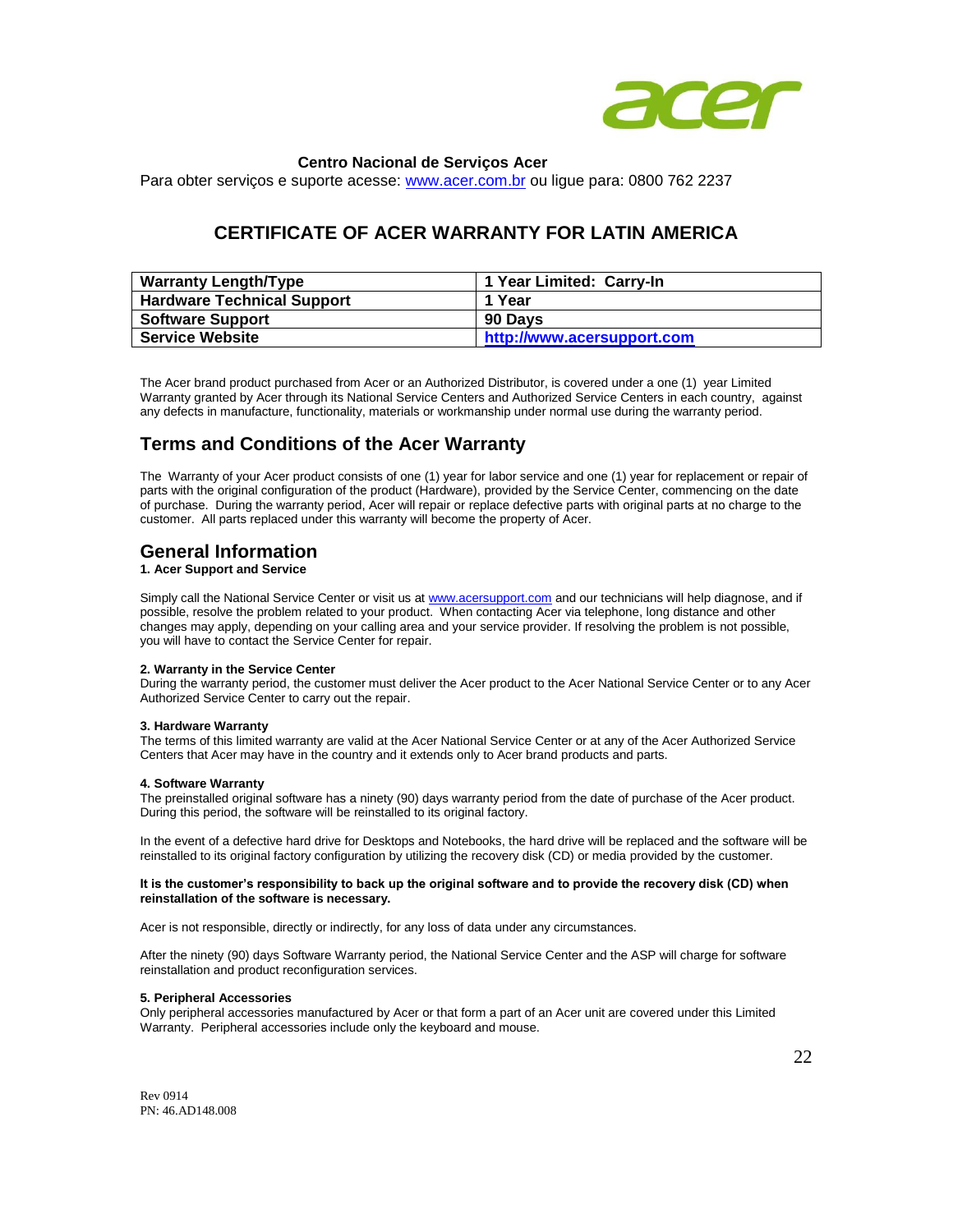

### **6. Warranty for Repaired Parts**

All spare parts have a ninety (90) day warranty.

Once a replacement part has been installed in an Acer product, it is covered by the greater corresponding warranty, in other words, the 90 day parts warranty or the remainder of the Limited Warranty period of the product.

If the spare part is installed in a product that is not an Acer brand product or in a unit that is out of warranty, the spare part's warranty will be limited to ninety (90) days.

#### **7. Corporate Policy for Product Support**

Acer is committed to providing service repair for its products and the spare parts of its products, in compliance with the minimum period requirements of the laws of the country in which the unit was purchased.

#### **8. Transfer of Warranty**

The Acer Limited Warranty is NOT transferable with the product to anyone who subsequently purchases, leases or acquires the product from the original Purchaser. The limited warranty period will begin at the time the product is purchased by the original Purchaser, without regard to any sale or transfer the product by the original Purchase to a third party at a later time. This warranty cannot be extended and cannot be re-registered at the time of sale or transfer previously referenced, in accordance with the requirements of section 1 of the Conditions section of this Certificate.

#### **9. Extended Warranty**

The customer may extend a product's factory warranty by purchasing extended warranty policies during the Warranty Period through the Acer National Service Center or Acer Authorized Service Centers. Excluded from warranty extensions are components such as the mouse, keyboard and speakers for desktop computers, and batteries for laptops**.**

### **10. National Service Centers and Authorized Service Centers**

Information on your local Acer National Service Centers and the list of Acer Authorized Service Centers may be found at the Acer websit[e www.acersupport.com.](http://www.acersupport.com/) These establishments are highly qualified to carry out the repair of Acer products and original parts can be acquired through them.

## **Conditions**

1. To validate this warranty:

The customer must present this certificate and the original purchase receipt, along with the defective product and the Recovery disk (CD) at the Acer National Service Center or any of the Acer Authorized Service Centers in that customer's country.

2. This Limited Warranty covers:

The Acer brand product from the time of purchase and will only be valid in the country in which it was purchased. In the case of Notebooks, it also covers the original battery supplied by the manufacturer for one (1) year.

3. In the event that, at Acer's discretion, it may not be possible to repair the product, Acer is committed within the warranty period to replace the product for another Acer product of equal characteristics, whether new or refurbished, at no cost to the customer.

4. With the exception of major or unforeseen circumstances, the repair time in any event will not be more than 30 calendar days from the date of receipt of the product at the Acer National Service Center or any of the Acer Authorized Service Centers.

## **Exclusions**

This warranty is not valid in the following cases:

- a. When the serial number of the product has been damaged, altered or erased.
- b. When it has not been proven that the product is within the warranty period.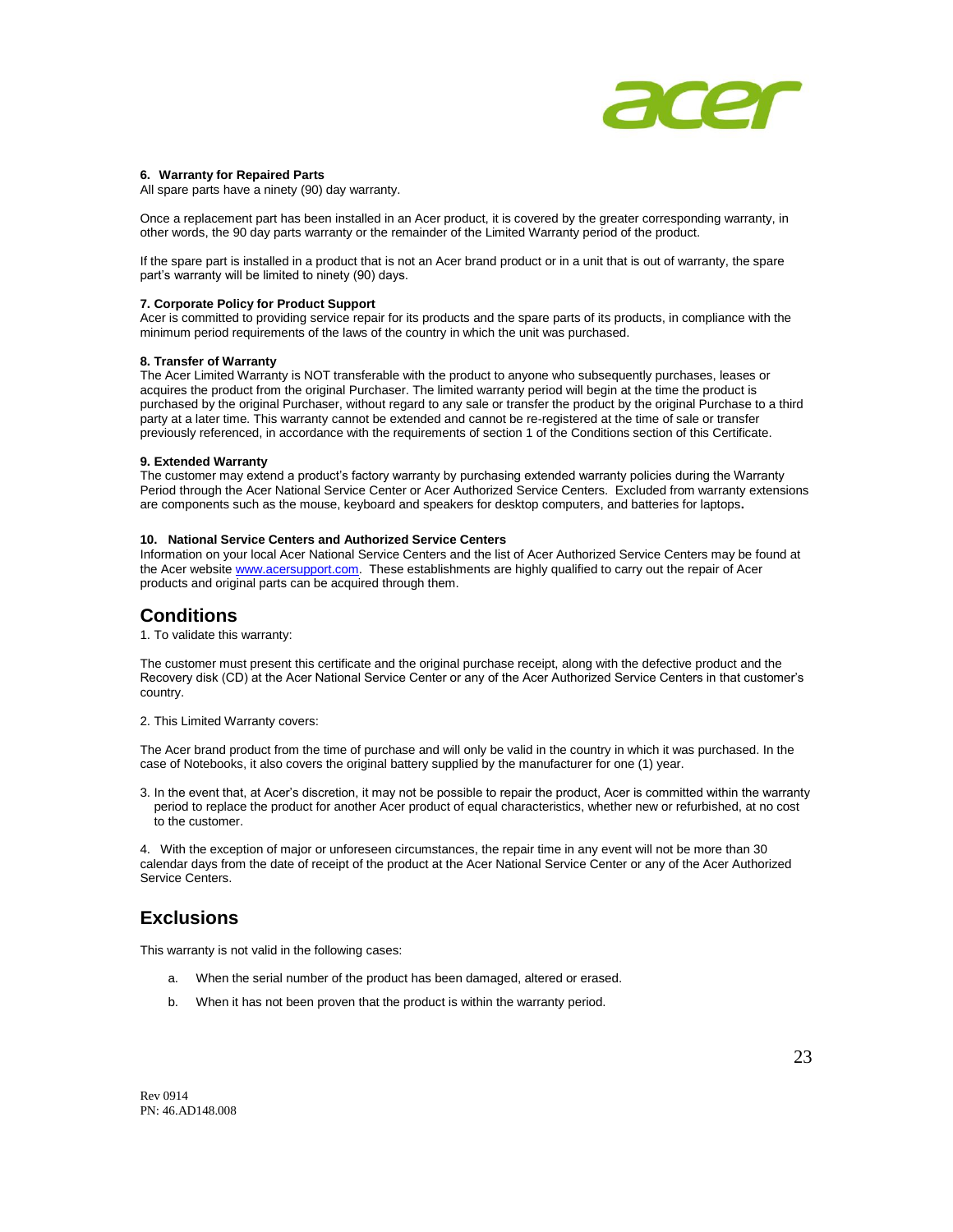

- c. When the failure is due to misuse, or failure to use the product in accordance with the User's Manual that accompanies the product.
- d. When there has been a previous attempt to repair outside of the Acer National Service Center or any of the Acer Authorized Service Centers listed on the Acer websit[e http://www.acersupport.com](http://www.acersupport.com/)
- e. When the product has received any accidental or intentional physical damage or has been exposed to harmful elements such as water, acid, fire, weather, fluctuations in voltage or any other similar or analogous damage.
- f. When the failure is due to improper or lack of maintenance.
- g. When the damage is caused by the combination of Acer branded products with other non-Acer branded products, accessories or parts.
- h. Any equipment, parts or software that were not included in your product as originally sold to you. In these cases, any applicable warranty is provided by the original manufacturer.
- i. When the product has been altered.
- j. Failures due to reconfiguration of software and other applications not included in the original product. Under no circumstance is Acer or any Acer Authorized Service Center responsible for any loss of information or data of the end user due to hardware or software issues.
- k. When the product has been exposed to a virus.
- l. Spare parts that present normal wear and tear due to use (e.g. battery, plastics, keyboard, etc.)

The battery life is not guaranteed and depends on the use and configuration, including but not limited to: product model, applications in use, power manager configuration and accessories attached to the computer. The battery is guaranteed against manufacturing flaws and defects. The battery warranty does not cover the reduction of its capacity of charge and retention.

- m. When the product was purchased from an unauthorized Distributor or Reseller.
- n. Minor defects in the LCD Display. It is considered that the defect on the display is minor when the number of the defective pixels per million is less than four (4) and when the defective pixels in the display's central area is no more than one (1). It is agreed that the display's central area consists of the rectangular area at the center of the display that is determined by dividing the display into 9 equal rectangles by two vertical lines and two horizontal lines.

## **Registration**

Registration of your Product helps Acer better serve you. Acer encourages you to register your Product within thirty (30) days of the original purchase in order to receive prompt service and support coverage should you need it. To register go to Acer's service website: [http://www.acersupport.com](http://www.acersupport.com/) and choose "Register Your System".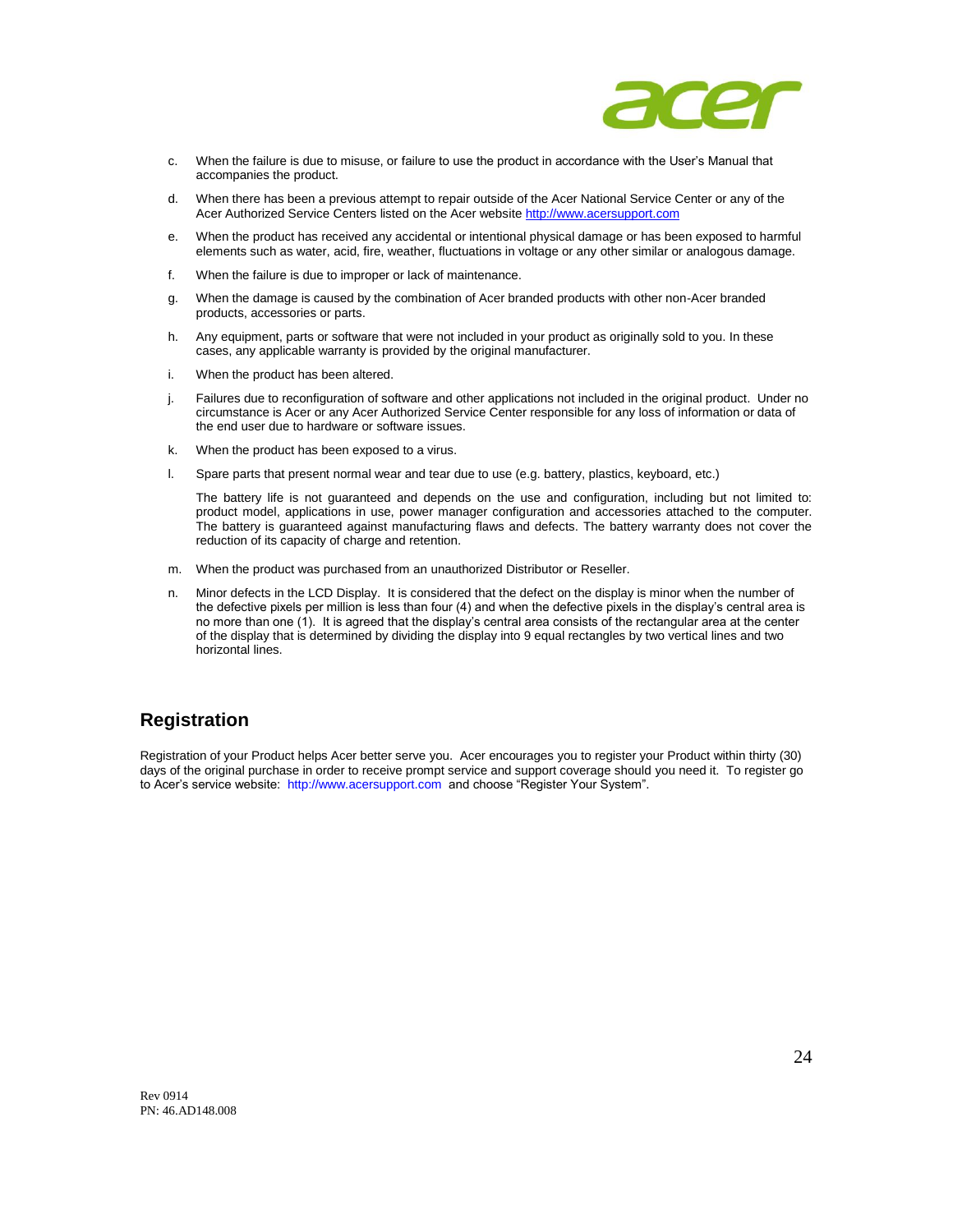

## **Centros de Servicio Autorizados en América Latina (Centros de Serviços Autorizados na América Latina)**

### **Centro Nacional de Servicio Acer México Centro Nacional de Servicio Acer Chile**

Av. Ejército Nacional No.579 Piso 1 Colonia Granada C.P. 11520 México, D.F Tels: (52 55) 5999-9400 / 001-866-350 2237 [www.acer.com.mx](http://www.acer.com.mx/)

### **Centro Nacional de Servicio Acer Argentina Centro Nacional de Serviços Acer Brasil**

Megatech Av. Belgrano 4065, C1210AAI C.A.B.A. C.A. de Buenos Aires 1107 Buenos Aires – Argentina Tel: 0800-444-1318 soportelatinoacer@acer.com www.megatech.la

Punto de Servicios CRA 47 No. 91-62 La Castellana. Bogotá – Colombia Tel: 01-800-915-7126 soportelatinoacer@acer.com www.puntodeservicios.com

High Service Av. Alfredo Benavides Num. 2969 Urb. Alexander Von Humbolt Miraflores – Lima – Perú Tel: 0800-54495 soportelatinoacer@acer.com www.highservice.com.pe

#### **Centro Nacional de Servicio Acer Costa Rica Centro Nacional de Servicio Acer Guatemala**

Sauter Infomax Calle 11, Ave. Central y Segunda Edif. Bellavista, 2° Piso San José - Costa Rica. 13243 Tel: (506) 258-5280 soportelatinoacer@acer.com www.sauter-infomax.co.cr

Lekemill S.A. Maldonado 1035 PR 11100, Esq. Rio Negro Montevideo – Uruguay Tel: (598-2) 903-0166 soportelatinoacer@acer.com www.cns.com.uy

Net Now Tecnología y Computación S.A Av. Las torres 1278 Huechuraba Santiago – Chile Tel: (600) 460 4000 soportelatinoacer@acer.com

**AGP Tecnologia em Informática do Brasil Para obter serviços e suporte acesse: http://www.acer.com.br ou ligue para: 0800 762 2237** 

#### **Centro Nacional de Servicio Acer Colombia Centro Nacional de Servicio Acer Venezuela**

TecnoAsist C.A. Centro Comercial Caurimare Mezzanina, Local 33 Urb.Caurimare, El Cafetal Caracas – Venezuela Tels: (58-212) 987-7223 / 985-6990 soportelatinoacer@acer.com

### **Centro Nacional de Servicio Acer Perú Centro Nacional de Servicio Acer Ecuador**

Cosideco LTDA Av. 6 de Diciembre N31-89 y Whimper Quito - Ecuador Tel: (593-2) 222-9818 www.cosideco.com / info@cosideco.com

TECFIX Avenida Las Américas 17-24 Zona 13 Guatemala - 01013 Guatemala Tel: (502-2) 2360-5888 www.tecfix.net / gt@tecfix.com

#### **Centro Nacional de Servicio Acer Uruguay Centro Nacional de Servicio Acer Paraguay**

Diesa S.A. Avenida Eusebio Ayala Km 4.5 Asunción – Paraguay Tel: (595-21) 610-303 soportelatinoacer@acer.com www.diesa.com.py

Rev 0914 PN: 46.AD148.008